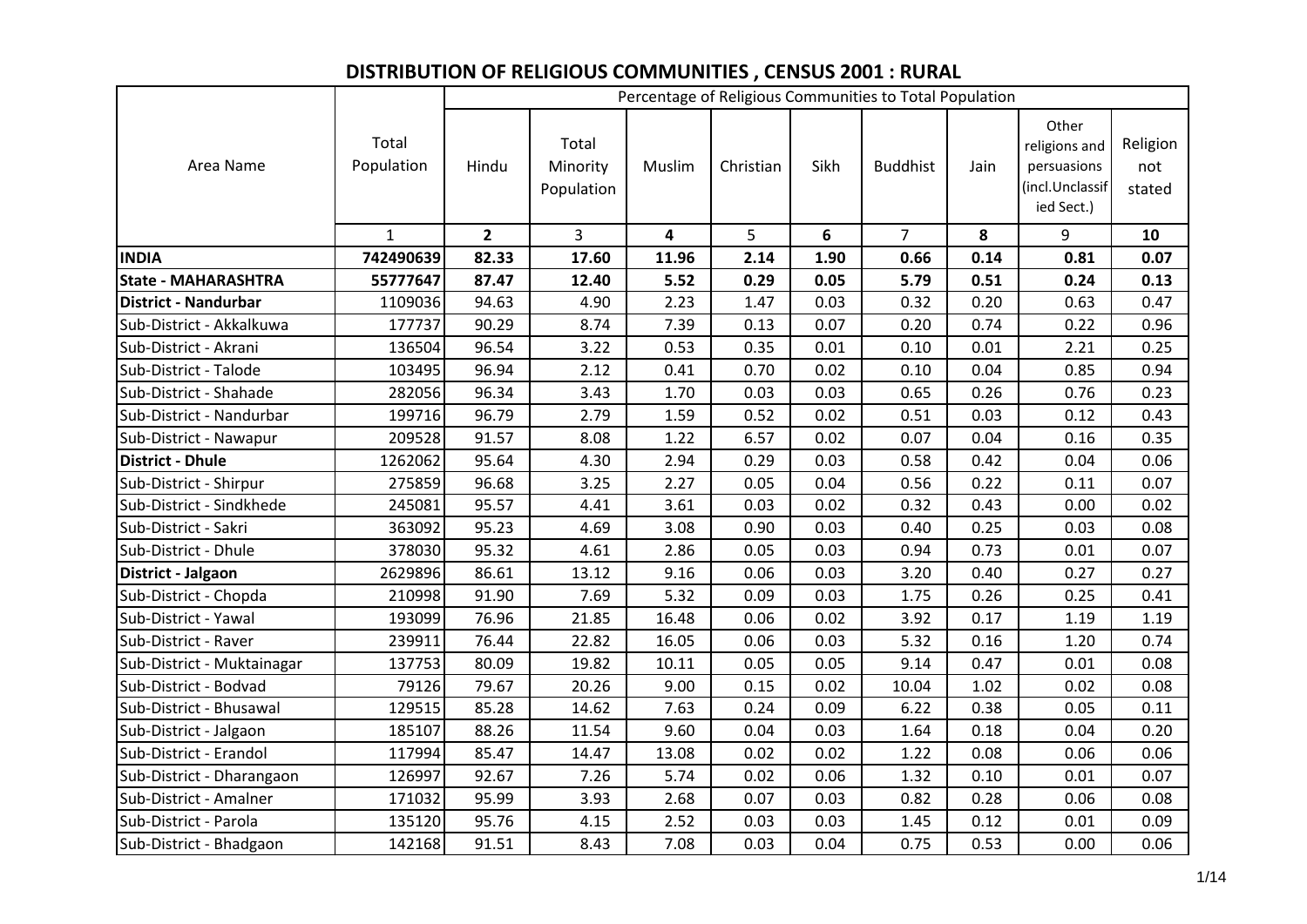|                                |                     |                |                                 |        |           |      | Percentage of Religious Communities to Total Population |      |                                                                        |                           |
|--------------------------------|---------------------|----------------|---------------------------------|--------|-----------|------|---------------------------------------------------------|------|------------------------------------------------------------------------|---------------------------|
| Area Name                      | Total<br>Population | Hindu          | Total<br>Minority<br>Population | Muslim | Christian | Sikh | <b>Buddhist</b>                                         | Jain | Other<br>religions and<br>persuasions<br>(incl.Unclassif<br>ied Sect.) | Religion<br>not<br>stated |
|                                | $\mathbf{1}$        | $\overline{2}$ | 3                               | 4      | 5         | 6    | $\overline{7}$                                          | 8    | 9                                                                      | 10                        |
| Sub-District - Chalisgaon      | 265698              | 94.05          | 5.89                            | 4.55   | 0.02      | 0.03 | 1.04                                                    | 0.24 | 0.01                                                                   | 0.07                      |
| Sub-District - Pachora         | 206574              | 87.84          | 12.02                           | 9.97   | 0.03      | 0.03 | 1.38                                                    | 0.58 | 0.02                                                                   | 0.14                      |
| Sub-District - Jamner          | 288804              | 80.04          | 19.80                           | 12.83  | 0.05      | 0.03 | 5.34                                                    | 1.25 | 0.30                                                                   | 0.16                      |
| District - Buldana             | 1759097             | 75.34          | 24.59                           | 9.14   | 0.08      | 0.05 | 15.05                                                   | 0.25 | 0.03                                                                   | 0.06                      |
| Sub-District - Jalgaon (Jamod) | 110494              | 79.85          | 20.12                           | 8.50   | 0.07      | 0.04 | 11.46                                                   | 0.05 | 0.01                                                                   | 0.03                      |
| Sub-District - Sangrampur      | 120645              | 75.43          | 24.54                           | 11.79  | 0.05      | 0.19 | 12.37                                                   | 0.04 | 0.10                                                                   | 0.03                      |
| Sub-District - Shegaon         | 98276               | 74.11          | 25.84                           | 5.82   | 0.05      | 0.04 | 19.77                                                   | 0.15 | 0.02                                                                   | 0.04                      |
| Sub-District - Nandura         | 111801              | 75.13          | 24.84                           | 8.98   | 0.04      | 0.03 | 15.69                                                   | 0.07 | 0.02                                                                   | 0.03                      |
| Sub-District - Malkapur        | 97174               | 83.21          | 16.77                           | 3.20   | 0.02      | 0.05 | 13.27                                                   | 0.21 | 0.02                                                                   | 0.02                      |
| Sub-District - Motala          | 143743              | 75.27          | 24.68                           | 11.40  | 0.07      | 0.02 | 12.86                                                   | 0.28 | 0.05                                                                   | 0.05                      |
| Sub-District - Khamgaon        | 177988              | 65.83          | 34.14                           | 13.37  | 0.08      | 0.07 | 20.30                                                   | 0.30 | 0.02                                                                   | 0.03                      |
| Sub-District - Mehkar          | 191911              | 76.93          | 22.98                           | 6.83   | 0.05      | 0.05 | 15.51                                                   | 0.54 | 0.00                                                                   | 0.09                      |
| Sub-District - Chikhli         | 198673              | 73.72          | 26.15                           | 10.08  | 0.10      | 0.02 | 15.68                                                   | 0.27 | 0.01                                                                   | 0.13                      |
| Sub-District - Buldana         | 184082              | 72.87          | 27.06                           | 14.30  | 0.12      | 0.03 | 12.18                                                   | 0.34 | 0.09                                                                   | 0.08                      |
| Sub-District - Deolgaon Raja   | 81754               | 77.46          | 22.49                           | 4.76   | 0.15      | 0.02 | 17.17                                                   | 0.36 | 0.02                                                                   | 0.05                      |
| Sub-District - Sindkhed Raja   | 135928              | 75.94          | 23.99                           | 7.01   | 0.10      | 0.01 | 16.67                                                   | 0.17 | 0.02                                                                   | 0.08                      |
| Sub-District - Lonar           | 106628              | 82.78          | 17.10                           | 4.85   | 0.06      | 0.05 | 11.88                                                   | 0.26 | 0.00                                                                   | 0.11                      |
| District - Akola               | 1002742             | 66.80          | 33.15                           | 10.86  | 0.09      | 0.04 | 21.89                                                   | 0.24 | 0.03                                                                   | 0.05                      |
| Sub-District - Telhara         | 137870              | 66.60          | 33.38                           | 17.09  | 0.05      | 0.02 | 16.11                                                   | 0.08 | 0.03                                                                   | 0.02                      |
| Sub-District - Akot            | 151767              | 75.63          | 24.32                           | 8.12   | 0.06      | 0.03 | 15.93                                                   | 0.13 | 0.04                                                                   | 0.05                      |
| Sub-District - Balapur         | 129657              | 62.25          | 37.71                           | 11.15  | 0.13      | 0.03 | 26.30                                                   | 0.08 | 0.02                                                                   | 0.04                      |
| Sub-District - Akola           | 227475              | 63.26          | 36.68                           | 8.50   | 0.13      | 0.03 | 27.53                                                   | 0.43 | 0.06                                                                   | 0.06                      |
| Sub-District - Murtijapur      | 123107              | 60.30          | 39.63                           | 11.67  | 0.11      | 0.12 | 27.46                                                   | 0.21 | 0.06                                                                   | 0.06                      |
| Sub-District - Patur           | 100146              | 71.55          | 28.41                           | 8.04   | 0.04      | 0.01 | 19.99                                                   | 0.31 | 0.01                                                                   | 0.04                      |
| Sub-District - Barshitakli     | 132720              | 69.87          | 30.06                           | 12.64  | 0.07      | 0.01 | 17.00                                                   | 0.33 | 0.01                                                                   | 0.08                      |
| <b>District - Washim</b>       | 841771              | 76.81          | 23.13                           | 6.49   | 0.06      | 0.02 | 16.16                                                   | 0.39 | 0.01                                                                   | 0.06                      |
| Sub-District - Malegaon        | 156922              | 75.58          | 24.37                           | 7.40   | 0.10      | 0.04 | 16.12                                                   | 0.72 | 0.00                                                                   | 0.05                      |
| Sub-District - Mangrulpir      | 122040              | 74.28          | 25.68                           | 5.34   | 0.05      | 0.01 | 20.15                                                   | 0.11 | 0.01                                                                   | 0.04                      |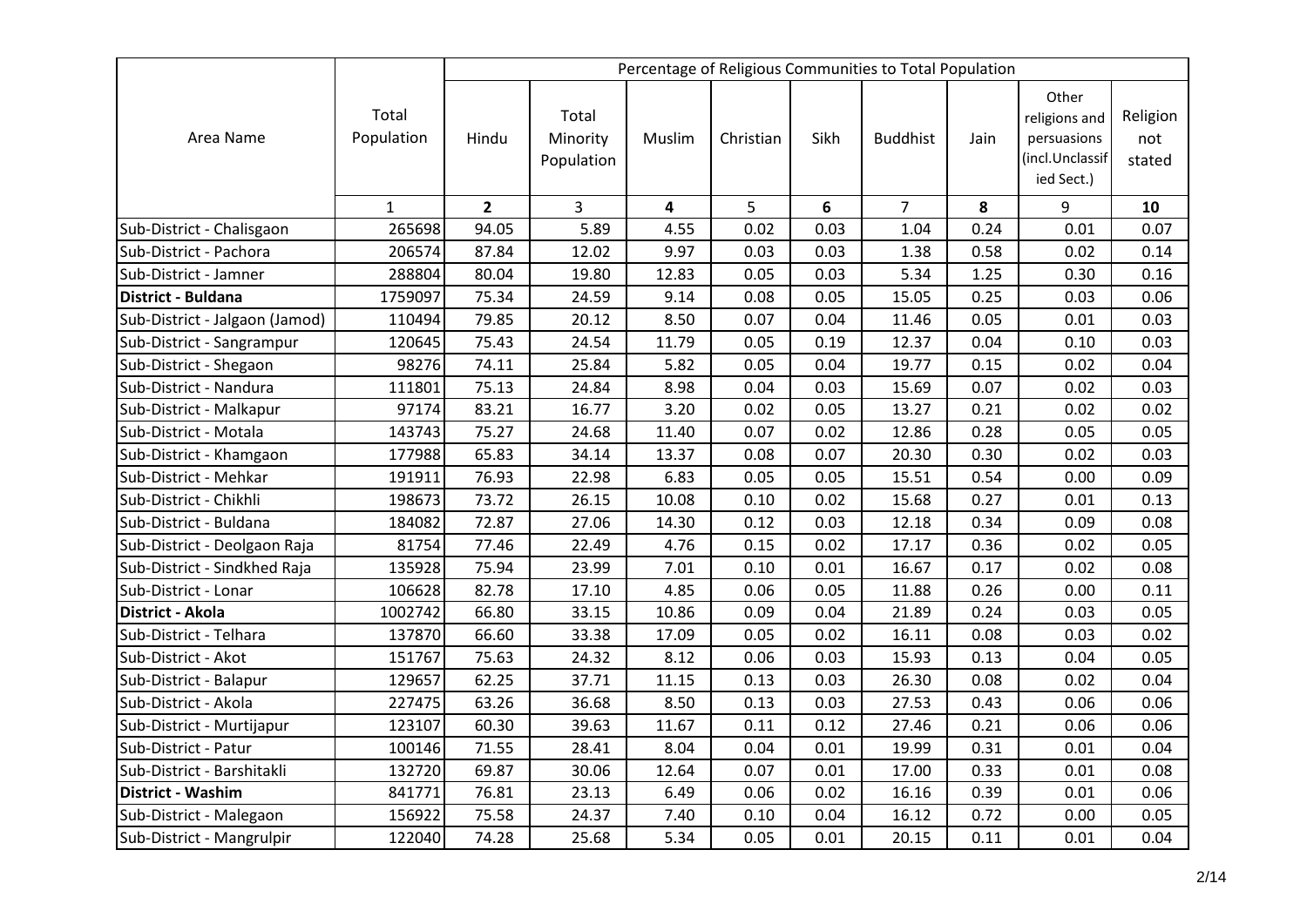|                                     |                     |                |                                 |        |           |      | Percentage of Religious Communities to Total Population |      |                                                                        |                           |
|-------------------------------------|---------------------|----------------|---------------------------------|--------|-----------|------|---------------------------------------------------------|------|------------------------------------------------------------------------|---------------------------|
| Area Name                           | Total<br>Population | Hindu          | Total<br>Minority<br>Population | Muslim | Christian | Sikh | <b>Buddhist</b>                                         | Jain | Other<br>religions and<br>persuasions<br>(incl.Unclassif<br>ied Sect.) | Religion<br>not<br>stated |
|                                     | $\mathbf{1}$        | $\overline{2}$ | 3                               | 4      | 5         | 6    | $\overline{7}$                                          | 8    | 9                                                                      | 10                        |
| Sub-District - Karanja              | 128382              | 68.77          | 31.17                           | 11.88  | 0.05      | 0.01 | 18.85                                                   | 0.37 | 0.01                                                                   | 0.06                      |
| Sub-District - Manora               | 135132              | 85.91          | 14.08                           | 4.34   | 0.02      | 0.03 | 9.46                                                    | 0.19 | 0.05                                                                   | 0.01                      |
| Sub-District - Washim               | 149688              | 75.91          | 24.04                           | 5.32   | 0.06      | 0.02 | 18.18                                                   | 0.45 | 0.01                                                                   | 0.05                      |
| Sub-District - Risod                | 149607              | 79.74          | 20.13                           | 4.98   | 0.07      | 0.01 | 14.67                                                   | 0.40 | 0.01                                                                   | 0.12                      |
| <b>District - Amravati</b>          | 1707581             | 76.10          | 23.86                           | 8.13   | 0.22      | 0.08 | 15.10                                                   | 0.20 | 0.13                                                                   | 0.04                      |
| Sub-District - Dharni               | 147086              | 92.65          | 7.31                            | 5.22   | 0.29      | 0.08 | 1.60                                                    | 0.03 | 0.09                                                                   | 0.03                      |
| Sub-District - Chikhaldara          | 90850               | 98.42          | 1.55                            | 0.60   | 0.26      | 0.03 | 0.63                                                    | 0.01 | 0.02                                                                   | 0.03                      |
| Sub-District - Anjangaon Surji      | 99214               | 70.40          | 29.54                           | 7.37   | 0.43      | 0.05 | 21.65                                                   | 0.04 | 0.01                                                                   | 0.06                      |
| Sub-District - Achalpur             | 145197              | 77.14          | 22.83                           | 8.54   | 0.34      | 0.05 | 13.74                                                   | 0.14 | 0.01                                                                   | 0.03                      |
| Sub-District - Chandurbazar         | 172544              | 70.33          | 29.66                           | 13.81  | 0.29      | 0.04 | 15.33                                                   | 0.14 | 0.05                                                                   | 0.02                      |
| Sub-District - Morshi               | 137284              | 73.96          | 26.01                           | 9.81   | 0.20      | 0.14 | 15.34                                                   | 0.43 | 0.09                                                                   | 0.03                      |
| Sub-District - Warud                | 149025              | 81.86          | 18.11                           | 3.76   | 0.08      | 0.08 | 13.05                                                   | 0.24 | 0.89                                                                   | 0.03                      |
| Sub-District - Teosa                | 98071               | 79.34          | 20.61                           | 5.93   | 0.11      | 0.12 | 14.17                                                   | 0.23 | 0.04                                                                   | 0.05                      |
| Sub-District - Amravati             | 128682              | 67.07          | 32.88                           | 11.83  | 0.15      | 0.05 | 20.68                                                   | 0.15 | 0.01                                                                   | 0.06                      |
| Sub-District - Bhatkuli             | 108623              | 63.11          | 36.85                           | 15.56  | 0.22      | 0.08 | 20.64                                                   | 0.31 | 0.03                                                                   | 0.03                      |
| Sub-District - Daryapur             | 127833              | 66.06          | 33.88                           | 9.92   | 0.21      | 0.05 | 23.47                                                   | 0.14 | 0.09                                                                   | 0.06                      |
| Sub-District - Nandgaon-Khandeshwar | 124604              | 70.60          | 29.35                           | 8.43   | 0.19      | 0.17 | 19.98                                                   | 0.47 | 0.11                                                                   | 0.05                      |
| Sub-District - Chandur Railway      | 72926               | 75.94          | 24.00                           | 4.27   | 0.19      | 0.05 | 19.29                                                   | 0.20 | 0.00                                                                   | 0.06                      |
| Sub-District - Dhamangaon Railway   | 105642              | 81.92          | 17.96                           | 3.55   | 0.16      | 0.04 | 13.91                                                   | 0.19 | 0.11                                                                   | 0.11                      |
| District - Wardha                   | 911695              | 83.19          | 16.73                           | 2.36   | 0.17      | 0.14 | 13.73                                                   | 0.15 | 0.19                                                                   | 0.08                      |
| Sub-District - Ashti                | 73594               | 81.20          | 18.51                           | 6.86   | 0.07      | 0.72 | 10.48                                                   | 0.15 | 0.23                                                                   | 0.29                      |
| Sub-District - Karanja              | 88720               | 91.21          | 8.77                            | 1.37   | 0.07      | 0.18 | 7.00                                                    | 0.02 | 0.12                                                                   | 0.02                      |
| Sub-District - Arvi                 | 102923              | 84.59          | 15.38                           | 3.03   | 0.04      | 0.02 | 11.91                                                   | 0.10 | 0.29                                                                   | 0.03                      |
| Sub-District - Seloo                | 120026              | 85.31          | 14.58                           | 2.39   | 0.10      | 0.07 | 11.81                                                   | 0.11 | 0.11                                                                   | 0.11                      |
| Sub-District - Wardha               | 187865              | 80.55          | 19.38                           | 2.01   | 0.45      | 0.08 | 16.45                                                   | 0.24 | 0.15                                                                   | 0.08                      |
| Sub-District - Deoli                | 102814              | 78.24          | 21.73                           | 2.48   | 0.19      | 0.08 | 18.57                                                   | 0.35 | 0.06                                                                   | 0.04                      |
| Sub-District - Hinganghat           | 120136              | 81.89          | 17.99                           | 1.31   | 0.12      | 0.08 | 15.87                                                   | 0.08 | 0.53                                                                   | 0.11                      |
| Sub-District - Samudrapur           | 115617              | 84.89          | 15.06                           | 1.17   | 0.08      | 0.09 | 13.62                                                   | 0.08 | 0.02                                                                   | 0.05                      |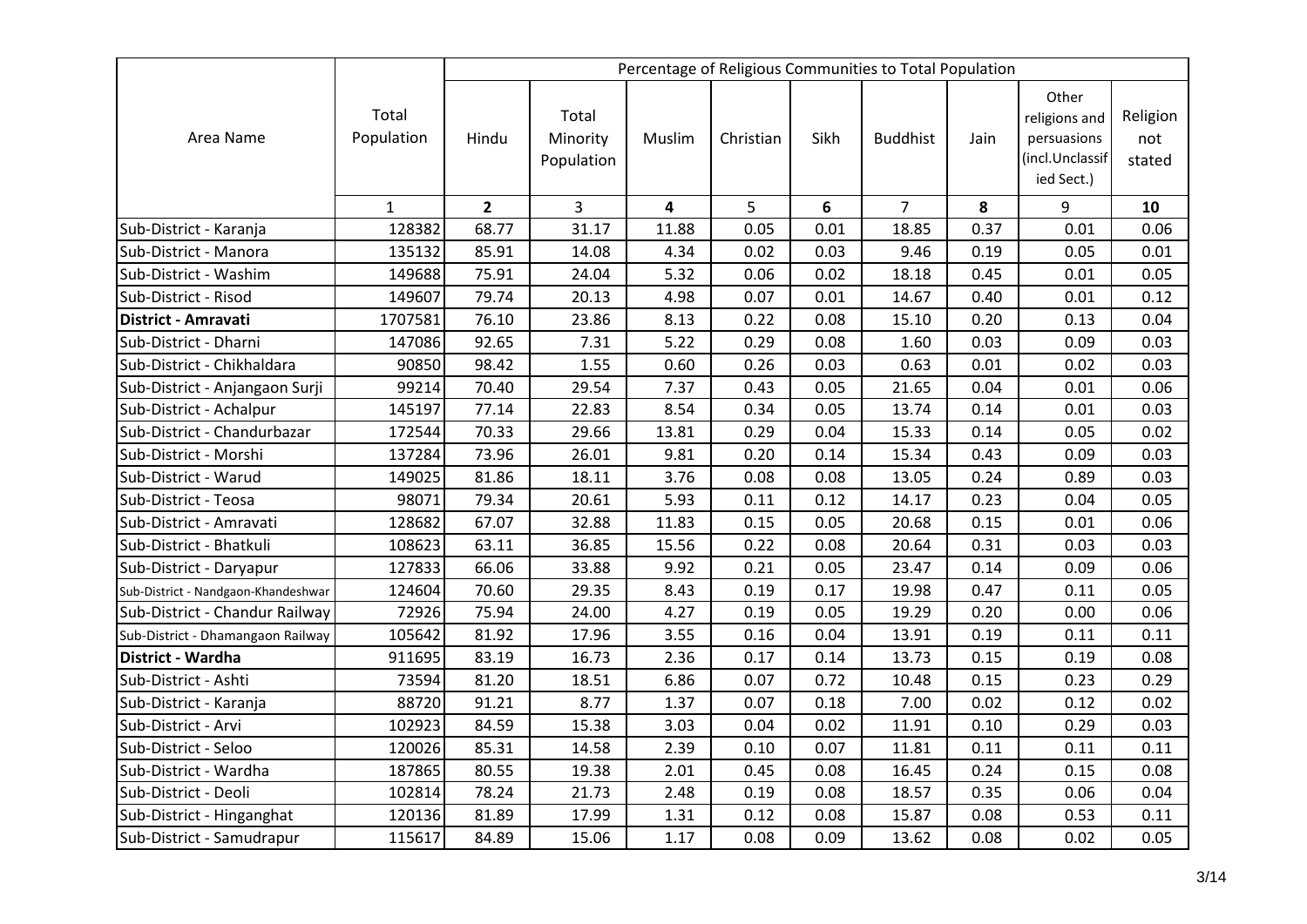|                               |                     |                |                                 |        |           |      | Percentage of Religious Communities to Total Population |      |                                                                        |                           |
|-------------------------------|---------------------|----------------|---------------------------------|--------|-----------|------|---------------------------------------------------------|------|------------------------------------------------------------------------|---------------------------|
| Area Name                     | Total<br>Population | Hindu          | Total<br>Minority<br>Population | Muslim | Christian | Sikh | <b>Buddhist</b>                                         | Jain | Other<br>religions and<br>persuasions<br>(incl.Unclassif<br>ied Sect.) | Religion<br>not<br>stated |
|                               | $\mathbf{1}$        | $\overline{2}$ | 3                               | 4      | 5         | 6    | $\overline{7}$                                          | 8    | 9                                                                      | 10                        |
| District - Nagpur             | 1453886             | 84.10          | 15.83                           | 1.80   | 0.21      | 0.13 | 12.84                                                   | 0.12 | 0.73                                                                   | 0.06                      |
| Sub-District - Narkhed        | 113238              | 85.36          | 14.55                           | 1.87   | 0.06      | 0.15 | 12.28                                                   | 0.10 | 0.09                                                                   | 0.10                      |
| Sub-District - Katol          | 118233              | 84.14          | 15.82                           | 2.77   | 0.10      | 0.16 | 12.54                                                   | 0.14 | 0.10                                                                   | 0.04                      |
| Sub-District - Kalameshwar    | 90001               | 84.94          | 15.04                           | 2.30   | 0.11      | 0.22 | 12.32                                                   | 0.04 | 0.06                                                                   | 0.01                      |
| Sub-District - Savner         | 143784              | 83.94          | 16.04                           | 2.52   | 0.23      | 0.07 | 13.01                                                   | 0.13 | 0.09                                                                   | 0.02                      |
| Sub-District - Parseoni       | 94585               | 87.06          | 12.81                           | 1.26   | 0.18      | 0.07 | 10.93                                                   | 0.32 | 0.05                                                                   | 0.13                      |
| Sub-District - Ramtek         | 115020              | 83.31          | 16.55                           | 1.33   | 0.19      | 0.08 | 7.13                                                    | 0.20 | 7.63                                                                   | 0.13                      |
| Sub-District - Mauda          | 135627              | 89.64          | 10.33                           | 1.12   | 0.19      | 0.05 | 8.48                                                    | 0.06 | 0.44                                                                   | 0.04                      |
| Sub-District - Kamptee        | 82906               | 84.45          | 15.47                           | 1.93   | 0.17      | 0.15 | 12.87                                                   | 0.09 | 0.25                                                                   | 0.08                      |
| Sub-District - Nagpur (Rural) | 138209              | 83.96          | 15.97                           | 2.29   | 0.37      | 0.21 | 12.79                                                   | 0.20 | 0.12                                                                   | 0.07                      |
| Sub-District - Nagpur (Urban) |                     |                |                                 |        |           |      |                                                         |      |                                                                        |                           |
| Sub-District - Hingna         | 115537              | 86.62          | 13.34                           | 2.12   | 0.17      | 0.13 | 10.82                                                   | 0.05 | 0.06                                                                   | 0.05                      |
| Sub-District - Umred          | 97266               | 79.25          | 20.69                           | 1.55   | 0.75      | 0.25 | 17.87                                                   | 0.09 | 0.19                                                                   | 0.06                      |
| Sub-District - Kuhi           | 126316              | 79.83          | 20.10                           | 1.01   | 0.13      | 0.02 | 18.85                                                   | 0.05 | 0.04                                                                   | 0.07                      |
| Sub-District - Bhiwapur       | 83164               | 79.00          | 20.95                           | 1.00   | 0.11      | 0.17 | 19.33                                                   | 0.16 | 0.18                                                                   | 0.05                      |
| <b>District - Bhandara</b>    | 960418              | 84.22          | 15.73                           | 1.08   | 0.10      | 0.04 | 13.38                                                   | 0.05 | 1.07                                                                   | 0.05                      |
| Sub-District - Tumsar         | 166063              | 89.74          | 10.23                           | 1.53   | 0.17      | 0.01 | 6.61                                                    | 0.05 | 1.86                                                                   | 0.03                      |
| Sub-District - Mohadi         | 144621              | 88.03          | 11.79                           | 1.44   | 0.11      | 0.09 | 6.60                                                    | 0.04 | 3.51                                                                   | 0.18                      |
| Sub-District - Bhandara       | 156284              | 83.33          | 16.65                           | 0.67   | 0.10      | 0.03 | 15.65                                                   | 0.04 | 0.15                                                                   | 0.02                      |
| Sub-District - Sakoli         | 129475              | 83.50          | 16.46                           | 1.12   | 0.09      | 0.02 | 14.51                                                   | 0.06 | 0.66                                                                   | 0.04                      |
| Sub-District - Lakhani        | 121740              | 84.20          | 15.75                           | 1.29   | 0.07      | 0.03 | 14.19                                                   | 0.05 | 0.13                                                                   | 0.04                      |
| Sub-District - Pauni          | 128900              | 78.10          | 21.87                           | 0.77   | 0.08      | 0.08 | 20.75                                                   | 0.06 | 0.13                                                                   | 0.03                      |
| Sub-District - Lakhandur      | 113335              | 80.28          | 19.71                           | 0.58   | 0.08      | 0.06 | 18.32                                                   | 0.04 | 0.62                                                                   | 0.01                      |
| District - Gondiya            | 1057276             | 88.03          | 11.91                           | 1.10   | 0.06      | 0.08 | 9.50                                                    | 0.04 | 1.14                                                                   | 0.05                      |
| Sub-District - Tirora         | 142987              | 92.49          | 7.46                            | 0.51   | 0.04      | 0.02 | 6.12                                                    | 0.01 | 0.77                                                                   | 0.05                      |
| Sub-District - Goregaon       | 116685              | 90.87          | 9.10                            | 1.00   | 0.05      | 0.03 | 7.55                                                    | 0.03 | 0.43                                                                   | 0.04                      |
| Sub-District - Gondiya        | 250844              | 88.32          | 11.61                           | 1.42   | 0.12      | 0.07 | 9.46                                                    | 0.01 | 0.52                                                                   | 0.06                      |
| Sub-District - Amgaon         | 122504              | 90.74          | 9.21                            | 1.15   | 0.04      | 0.06 | 7.55                                                    | 0.06 | 0.35                                                                   | 0.04                      |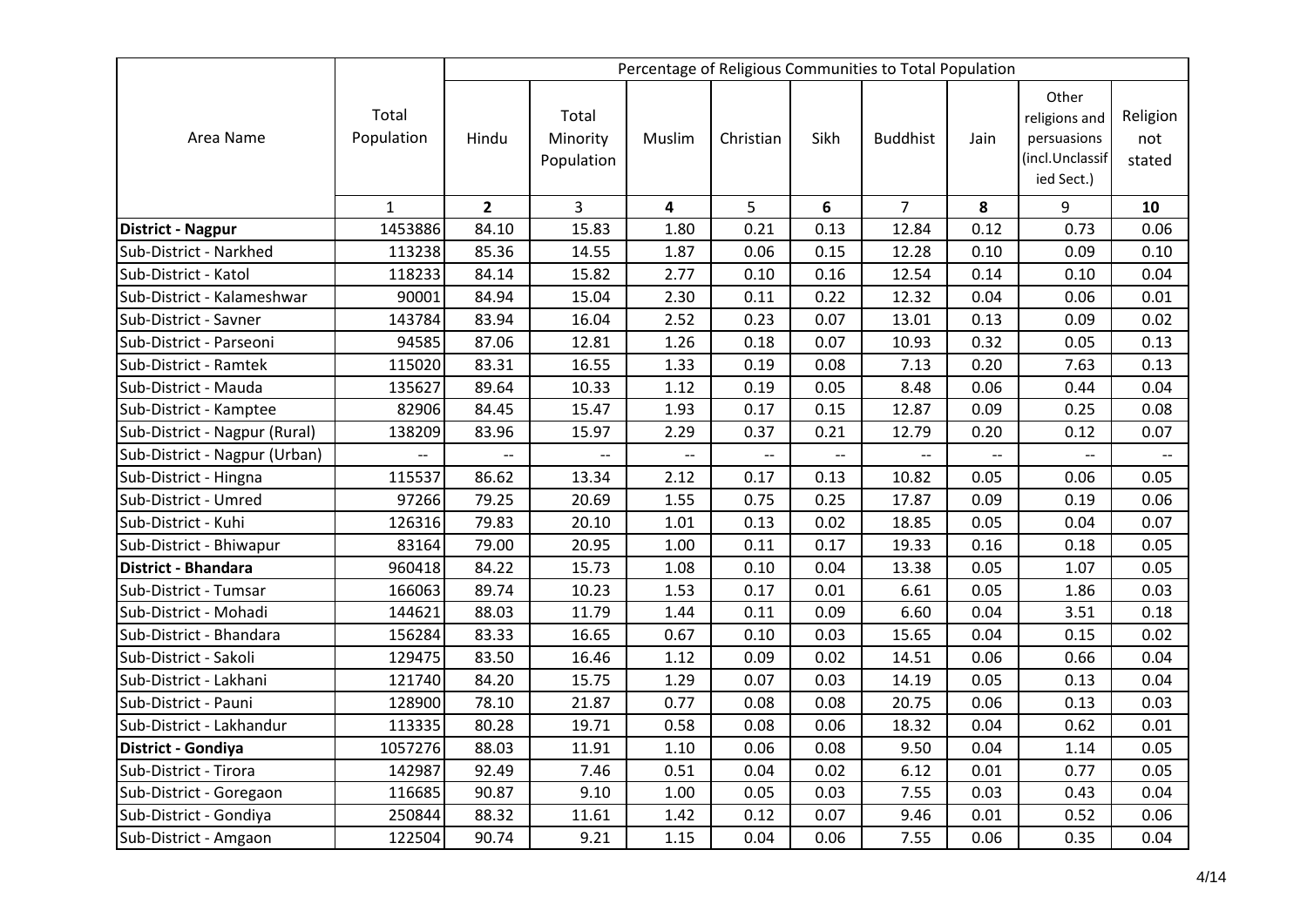|                                   |                     |                |                                 |                         |           |      | Percentage of Religious Communities to Total Population |      |                                                                        |                           |
|-----------------------------------|---------------------|----------------|---------------------------------|-------------------------|-----------|------|---------------------------------------------------------|------|------------------------------------------------------------------------|---------------------------|
| Area Name                         | Total<br>Population | Hindu          | Total<br>Minority<br>Population | Muslim                  | Christian | Sikh | <b>Buddhist</b>                                         | Jain | Other<br>religions and<br>persuasions<br>(incl.Unclassif<br>ied Sect.) | Religion<br>not<br>stated |
|                                   | $\mathbf{1}$        | $\overline{2}$ | $\overline{3}$                  | $\overline{\mathbf{4}}$ | 5         | 6    | $\overline{7}$                                          | 8    | 9                                                                      | 10                        |
| Sub-District - Salekasa           | 77690               | 90.54          | 9.41                            | 0.41                    | 0.02      | 0.07 | 4.31                                                    | 0.09 | 4.50                                                                   | 0.04                      |
| Sub-District - Sadak-Arjuni       | 107493              | 86.83          | 13.10                           | 1.23                    | 0.04      | 0.03 | 10.27                                                   | 0.03 | 1.50                                                                   | 0.07                      |
| Sub-District - Arjuni Morgaon     | 136980              | 78.75          | 21.19                           | 0.85                    | 0.06      | 0.05 | 19.27                                                   | 0.04 | 0.91                                                                   | 0.07                      |
| Sub-District - Deori              | 102093              | 86.43          | 13.52                           | 1.89                    | 0.03      | 0.32 | 8.88                                                    | 0.14 | 2.26                                                                   | 0.05                      |
| District - Gadchiroli             | 903033              | 85.09          | 14.13                           | 1.22                    | 0.36      | 0.04 | 7.55                                                    | 0.02 | 4.93                                                                   | 0.78                      |
| Sub-District - Desaiganj (Vadasa) | 51361               | 75.25          | 14.69                           | 0.65                    | 0.03      | 0.03 | 13.63                                                   | 0.01 | 0.34                                                                   | 10.06                     |
| Sub-District - Armori             | 90846               | 87.39          | 12.06                           | 1.06                    | 0.06      | 0.13 | 9.75                                                    | 0.04 | 1.03                                                                   | 0.56                      |
| Sub-District - Kurkheda           | 77936               | 85.46          | 14.51                           | 1.95                    | 0.03      | 0.01 | 9.65                                                    | 0.02 | 2.85                                                                   | 0.03                      |
| Sub-District - Korchi             | 40736               | 90.88          | 8.65                            | 0.88                    | 0.02      | 0.04 | 7.40                                                    | 0.00 | 0.32                                                                   | 0.47                      |
| Sub-District - Dhanora            | 77346               | 62.09          | 37.81                           | 0.99                    | 0.69      | 0.03 | 4.02                                                    | 0.02 | 32.05                                                                  | 0.10                      |
| Sub-District - Gadchiroli         | 83845               | 87.10          | 12.83                           | 0.50                    | 0.23      | 0.02 | 10.39                                                   | 0.01 | 1.69                                                                   | 0.07                      |
| Sub-District - Chamorshi          | 165514              | 90.65          | 9.24                            | 0.58                    | 0.10      | 0.06 | 8.08                                                    | 0.05 | 0.36                                                                   | 0.11                      |
| Sub-District - Mulchera           | 39611               | 82.75          | 16.88                           | 0.25                    | 0.28      | 0.02 | 4.39                                                    | 0.01 | 11.93                                                                  | 0.36                      |
| Sub-District - Etapalli           | 70627               | 92.20          | 7.60                            | 0.48                    | 1.89      | 0.02 | 2.18                                                    | 0.01 | 3.01                                                                   | 0.20                      |
| Sub-District - Bhamragad          | 31679               | 86.11          | 13.83                           | 0.75                    | 0.62      | 0.03 | 2.62                                                    | 0.02 | 9.79                                                                   | 0.06                      |
| Sub-District - Aheri              | 103759              | 86.61          | 12.98                           | 3.11                    | 0.40      | 0.05 | 8.01                                                    | 0.02 | 1.40                                                                   | 0.41                      |
| Sub-District - Sironcha           | 69773               | 86.82          | 13.05                           | 2.59                    | 0.34      | 0.01 | 6.00                                                    | 0.00 | 4.11                                                                   | 0.12                      |
| <b>District - Chandrapur</b>      | 1406034             | 85.54          | 14.33                           | 1.42                    | 0.19      | 0.10 | 11.89                                                   | 0.07 | 0.66                                                                   | 0.12                      |
| Sub-District - Warora             | 123872              | 90.82          | 9.04                            | 1.03                    | 0.08      | 0.03 | 7.13                                                    | 0.22 | 0.55                                                                   | 0.14                      |
| Sub-District - Chimur             | 156772              | 81.61          | 18.27                           | 1.59                    | 0.10      | 0.09 | 15.81                                                   | 0.06 | 0.62                                                                   | 0.12                      |
| Sub-District - Nagbhir            | 124425              | 83.90          | 16.08                           | 2.57                    | 0.09      | 0.07 | 13.03                                                   | 0.03 | 0.29                                                                   | 0.02                      |
| Sub-District - Brahmapuri         | 122279              | 84.18          | 15.77                           | 0.19                    | 0.08      | 0.12 | 14.82                                                   | 0.04 | 0.53                                                                   | 0.05                      |
| Sub-District - Sawali             | 104686              | 86.67          | 12.71                           | 0.28                    | 0.08      | 0.04 | 11.33                                                   | 0.04 | 0.94                                                                   | 0.62                      |
| Sub-District - Sindewahi          | 106275              | 84.73          | 15.24                           | 1.45                    | 0.06      | 0.12 | 12.48                                                   | 0.07 | 1.06                                                                   | 0.03                      |
| Sub-District - Bhadravati         | 85295               | 88.62          | 11.30                           | 0.64                    | 0.12      | 0.09 | 8.81                                                    | 0.07 | 1.57                                                                   | 0.08                      |
| Sub-District - Chandrapur         | 86065               | 81.03          | 18.91                           | 1.73                    | 0.35      | 0.24 | 15.99                                                   | 0.11 | 0.50                                                                   | 0.05                      |
| Sub-District - Mul                | 87779               | 86.75          | 13.14                           | 0.99                    | 0.11      | 0.05 | 11.26                                                   | 0.03 | 0.70                                                                   | 0.11                      |
| Sub-District - Pombhurna          | 47906               | 88.47          | 11.43                           | 0.63                    | 0.07      | 0.01 | 10.04                                                   | 0.00 | 0.68                                                                   | 0.10                      |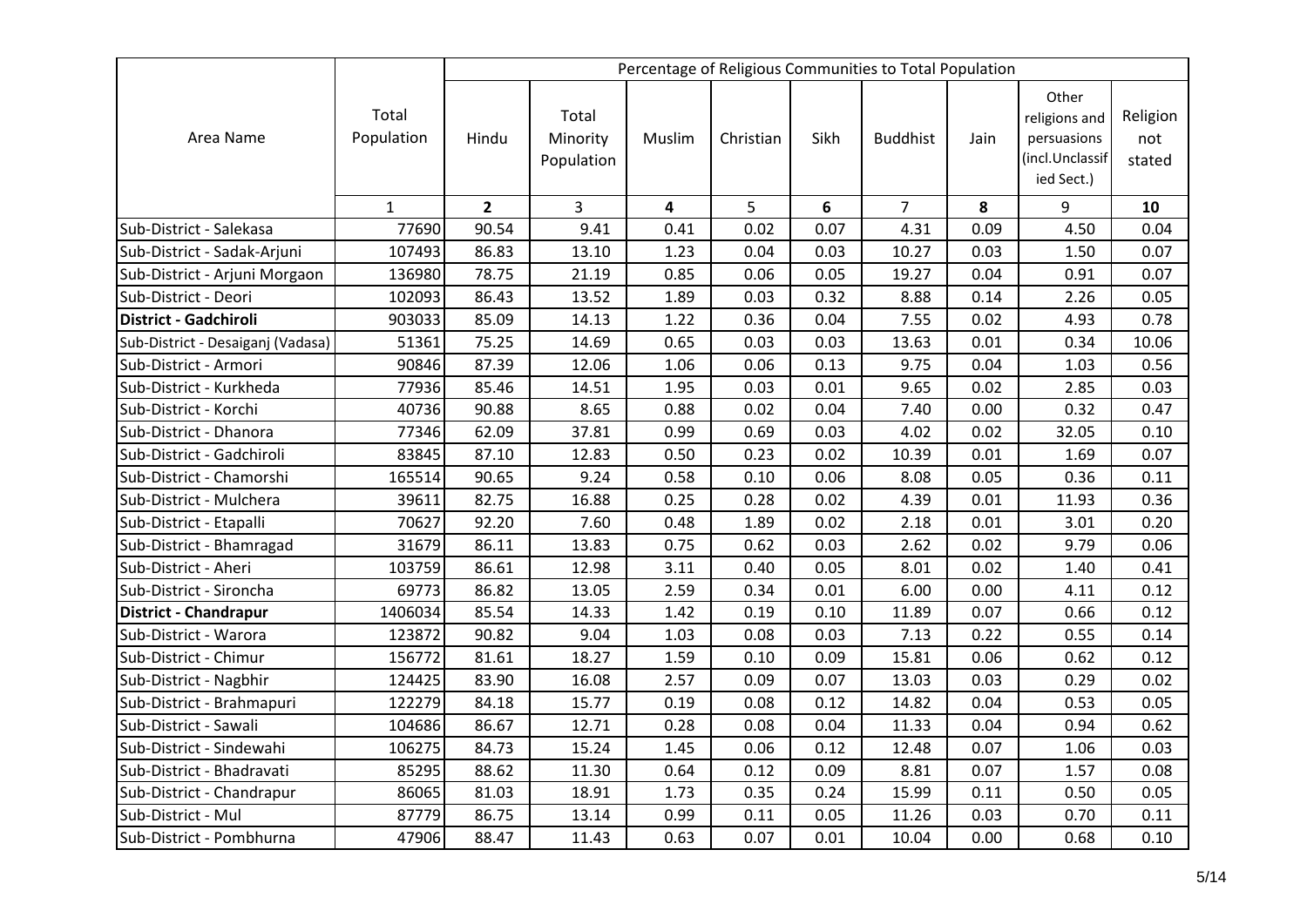|                             |                     |                |                                 |        |           |      | Percentage of Religious Communities to Total Population |      |                                                                        |                           |
|-----------------------------|---------------------|----------------|---------------------------------|--------|-----------|------|---------------------------------------------------------|------|------------------------------------------------------------------------|---------------------------|
| Area Name                   | Total<br>Population | Hindu          | Total<br>Minority<br>Population | Muslim | Christian | Sikh | <b>Buddhist</b>                                         | Jain | Other<br>religions and<br>persuasions<br>(incl.Unclassif<br>ied Sect.) | Religion<br>not<br>stated |
|                             | $\mathbf{1}$        | $\overline{2}$ | 3                               | 4      | 5         | 6    | $\overline{7}$                                          | 8    | 9                                                                      | 10                        |
| Sub-District - Ballarpur    | 43727               | 83.79          | 16.18                           | 1.79   | 0.51      | 0.09 | 12.90                                                   | 0.10 | 0.79                                                                   | 0.03                      |
| Sub-District - Korpana      | 121479              | 88.74          | 11.12                           | 2.59   | 0.40      | 0.06 | 7.08                                                    | 0.06 | 0.93                                                                   | 0.14                      |
| Sub-District - Rajura       | 120915              | 86.43          | 13.45                           | 2.64   | 0.54      | 0.18 | 9.86                                                    | 0.03 | 0.19                                                                   | 0.12                      |
| Sub-District - Gondpipri    | 74559               | 82.39          | 17.56                           | 0.87   | 0.24      | 0.13 | 16.04                                                   | 0.08 | 0.21                                                                   | 0.05                      |
| <b>District - Yavatmal</b>  | 2001060             | 84.18          | 15.68                           | 5.41   | 0.10      | 0.05 | 8.92                                                    | 0.23 | 0.96                                                                   | 0.14                      |
| Sub-District - Ner          | 110762              | 70.54          | 29.40                           | 12.05  | 0.07      | 0.01 | 16.62                                                   | 0.58 | 0.07                                                                   | 0.06                      |
| Sub-District - Babulgaon    | 89153               | 81.40          | 18.54                           | 6.81   | 0.06      | 0.03 | 10.60                                                   | 0.52 | 0.53                                                                   | 0.06                      |
| Sub-District - Kalamb       | 95830               | 85.39          | 14.51                           | 3.69   | 0.08      | 0.03 | 9.43                                                    | 0.21 | 1.07                                                                   | 0.10                      |
| Sub-District - Yavatmal     | 157069              | 84.36          | 15.44                           | 5.74   | 0.22      | 0.06 | 8.91                                                    | 0.11 | 0.42                                                                   | 0.19                      |
| Sub-District - Darwha       | 150114              | 82.22          | 17.76                           | 7.21   | 0.07      | 0.02 | 10.17                                                   | 0.19 | 0.10                                                                   | 0.02                      |
| Sub-District - Digras       | 95750               | 86.43          | 13.54                           | 7.05   | 0.02      | 0.01 | 6.43                                                    | 0.03 | 0.00                                                                   | 0.03                      |
| Sub-District - Pusad        | 218292              | 80.46          | 19.47                           | 6.29   | 0.06      | 0.05 | 12.49                                                   | 0.36 | 0.22                                                                   | 0.07                      |
| Sub-District - Umarkhed     | 184643              | 79.08          | 20.85                           | 6.61   | 0.08      | 0.04 | 13.21                                                   | 0.39 | 0.53                                                                   | 0.07                      |
| Sub-District - Mahagaon     | 158230              | 83.55          | 15.77                           | 6.37   | 0.05      | 0.03 | 9.07                                                    | 0.11 | 0.14                                                                   | 0.68                      |
| Sub-District - Arni         | 139861              | 83.87          | 16.06                           | 7.09   | 0.07      | 0.05 | 7.94                                                    | 0.25 | 0.66                                                                   | 0.07                      |
| Sub-District - Ghatanji     | 105867              | 88.35          | 11.47                           | 2.46   | 0.06      | 0.10 | 6.38                                                    | 0.02 | 2.46                                                                   | 0.18                      |
| Sub-District - Kelapur      | 114335              | 89.60          | 10.34                           | 3.07   | 0.38      | 0.16 | 3.18                                                    | 0.03 | 3.53                                                                   | 0.06                      |
| Sub-District - Ralegaon     | 104832              | 90.62          | 9.21                            | 1.75   | 0.04      | 0.03 | 6.16                                                    | 0.41 | 0.82                                                                   | 0.17                      |
| Sub-District - Maregaon     | 74879               | 92.42          | 7.46                            | 1.69   | 0.08      | 0.04 | 4.52                                                    | 0.12 | 1.00                                                                   | 0.12                      |
| Sub-District - Zari-Jamani  | 72239               | 86.96          | 12.91                           | 2.33   | 0.15      | 0.02 | 2.74                                                    | 0.14 | 7.53                                                                   | 0.13                      |
| Sub-District - Wani         | 129204              | 92.20          | 7.70                            | 1.44   | 0.19      | 0.10 | 5.36                                                    | 0.14 | 0.48                                                                   | 0.10                      |
| <b>District - Nanded</b>    | 2187195             | 81.67          | 18.18                           | 7.96   | 0.08      | 0.12 | 9.90                                                    | 0.08 | 0.04                                                                   | 0.15                      |
| Sub-District - Mahoor       | 86782               | 81.03          | 18.83                           | 10.36  | 0.10      | 0.05 | 7.64                                                    | 0.03 | 0.64                                                                   | 0.15                      |
| Sub-District - Kinwat       | 185752              | 87.60          | 12.26                           | 5.48   | 0.05      | 0.15 | 6.47                                                    | 0.03 | 0.09                                                                   | 0.14                      |
| Sub-District - Himayatnagar | 88924               | 77.29          | 22.69                           | 11.66  | 0.05      | 0.03 | 10.76                                                   | 0.16 | 0.03                                                                   | 0.02                      |
| Sub-District - Hadgaon      | 201015              | 79.13          | 20.79                           | 3.97   | 0.10      | 0.05 | 16.53                                                   | 0.14 | 0.00                                                                   | 0.09                      |
| Sub-District - Ardhapur     | 98755               | 71.86          | 27.93                           | 13.26  | 0.11      | 0.27 | 14.17                                                   | 0.09 | 0.03                                                                   | 0.21                      |
| Sub-District - Nanded       | 160572              | 70.51          | 29.24                           | 7.33   | 0.18      | 0.37 | 21.04                                                   | 0.30 | 0.02                                                                   | 0.25                      |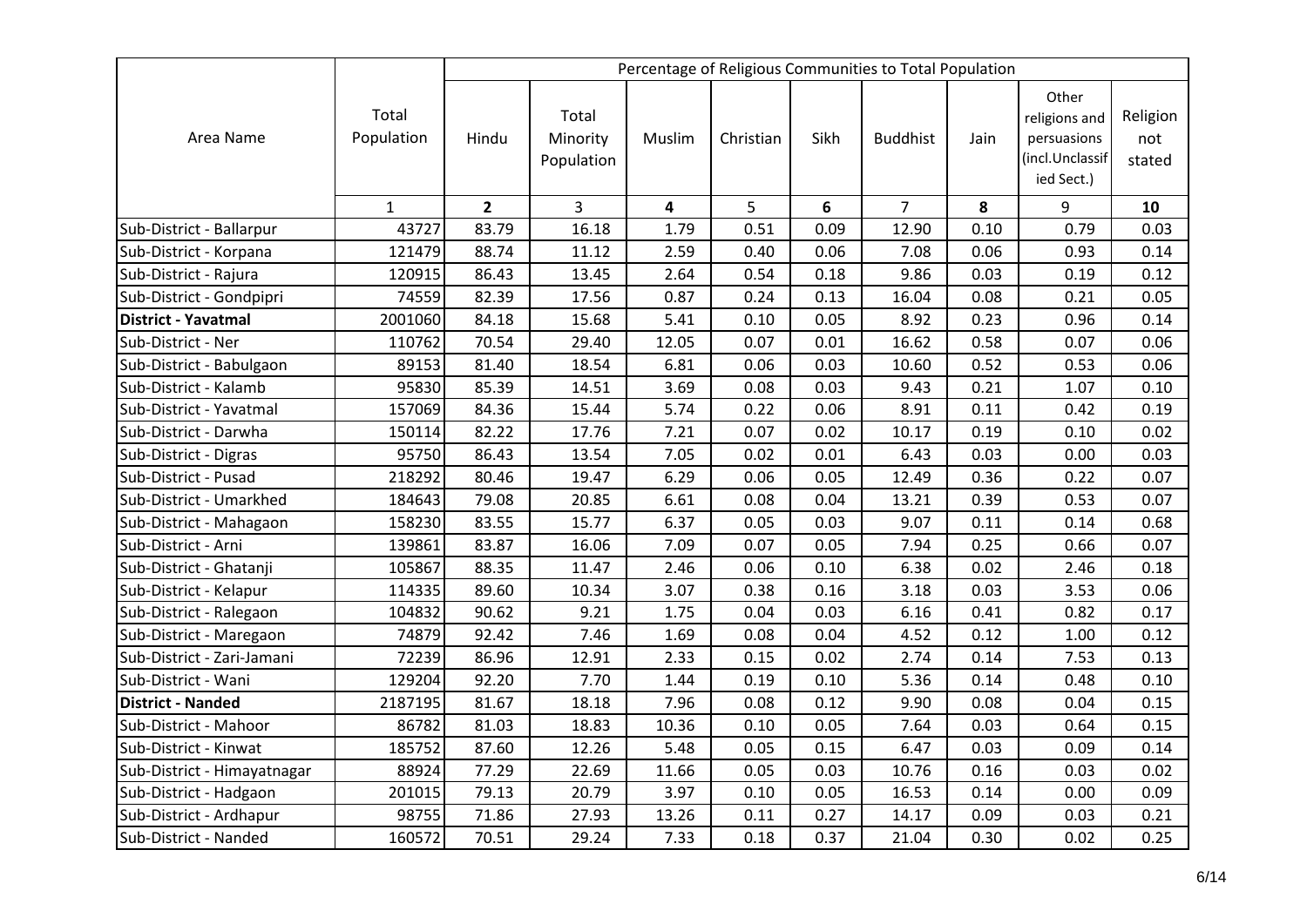|                                    |                     |              |                                 |        |           |      | Percentage of Religious Communities to Total Population |      |                                                                        |                           |
|------------------------------------|---------------------|--------------|---------------------------------|--------|-----------|------|---------------------------------------------------------|------|------------------------------------------------------------------------|---------------------------|
| Area Name                          | Total<br>Population | Hindu        | Total<br>Minority<br>Population | Muslim | Christian | Sikh | <b>Buddhist</b>                                         | Jain | Other<br>religions and<br>persuasions<br>(incl.Unclassif<br>ied Sect.) | Religion<br>not<br>stated |
|                                    | $\mathbf{1}$        | $\mathbf{2}$ | 3                               | 4      | 5         | 6    | $\overline{7}$                                          | 8    | 9                                                                      | 10                        |
| Sub-District - Mudkhed             | 78586               | 80.56        | 19.42                           | 4.93   | 0.07      | 0.46 | 13.76                                                   | 0.19 | 0.01                                                                   | 0.02                      |
| Sub-District - Bhokar              | 119229              | 81.54        | 18.37                           | 9.22   | 0.06      | 0.10 | 8.89                                                    | 0.09 | 0.01                                                                   | 0.09                      |
| Sub-District - Umri                | 75055               | 83.18        | 16.57                           | 5.99   | 0.03      | 0.07 | 10.47                                                   | 0.00 | 0.00                                                                   | 0.25                      |
| Sub-District - Dharmabad           | 56411               | 79.82        | 20.08                           | 10.86  | 0.03      | 0.05 | 9.08                                                    | 0.07 | 0.00                                                                   | 0.09                      |
| Sub-District - Biloli              | 127551              | 81.61        | 18.22                           | 12.07  | 0.05      | 0.10 | 5.97                                                    | 0.03 | 0.01                                                                   | 0.17                      |
| Sub-District - Naigaon (Khairgaon) | 161134              | 82.48        | 17.30                           | 10.00  | 0.07      | 0.11 | 7.08                                                    | 0.03 | 0.01                                                                   | 0.23                      |
| Sub-District - Loha                | 187158              | 83.51        | 16.36                           | 5.25   | 0.07      | 0.09 | 10.87                                                   | 0.08 | 0.00                                                                   | 0.13                      |
| Sub-District - Kandhar             | 190575              | 85.14        | 14.77                           | 7.34   | 0.05      | 0.05 | 7.32                                                    | 0.02 | 0.00                                                                   | 0.09                      |
| Sub-District - Mukhed              | 217097              | 87.05        | 12.75                           | 7.70   | 0.03      | 0.05 | 4.93                                                    | 0.03 | 0.00                                                                   | 0.20                      |
| Sub-District - Deglur              | 152599              | 84.43        | 15.36                           | 9.33   | 0.14      | 0.05 | 5.82                                                    | 0.02 | 0.00                                                                   | 0.21                      |
| District - Hingoli                 | 833130              | 77.62        | 22.29                           | 6.11   | 0.04      | 0.03 | 15.81                                                   | 0.30 | 0.01                                                                   | 0.08                      |
| Sub-District - Sengaon             | 169247              | 78.44        | 21.37                           | 5.09   | 0.03      | 0.01 | 15.73                                                   | 0.49 | 0.01                                                                   | 0.19                      |
| Sub-District - Hingoli             | 141822              | 74.39        | 25.56                           | 6.50   | 0.04      | 0.01 | 18.69                                                   | 0.30 | 0.01                                                                   | 0.05                      |
| Sub-District - Aundha (Nagnath)    | 152178              | 79.30        | 20.70                           | 7.27   | 0.03      | 0.06 | 12.78                                                   | 0.56 | 0.00                                                                   | 0.00                      |
| Sub-District - Kalamnuri           | 176760              | 76.69        | 23.26                           | 7.72   | 0.05      | 0.06 | 15.26                                                   | 0.16 | 0.01                                                                   | 0.05                      |
| Sub-District - Basmath             | 193123              | 78.81        | 21.08                           | 4.33   | 0.03      | 0.03 | 16.65                                                   | 0.04 | 0.01                                                                   | 0.10                      |
| District - Parbhani                | 1042529             | 83.72        | 16.20                           | 6.64   | 0.03      | 0.03 | 9.36                                                    | 0.13 | 0.01                                                                   | 0.08                      |
| Sub-District - Sailu               | 99501               | 83.23        | 16.68                           | 6.41   | 0.02      | 0.02 | 9.98                                                    | 0.24 | 0.01                                                                   | 0.10                      |
| Sub-District - Jintur              | 196293              | 79.99        | 19.93                           | 7.54   | 0.05      | 0.02 | 12.09                                                   | 0.22 | 0.02                                                                   | 0.08                      |
| Sub-District - Parbhani            | 201449              | 80.34        | 19.58                           | 8.21   | 0.04      | 0.09 | 11.05                                                   | 0.19 | 0.02                                                                   | 0.07                      |
| Sub-District - Manwath             | 67806               | 84.28        | 15.70                           | 6.46   | 0.03      | 0.03 | 9.16                                                    | 0.02 | 0.00                                                                   | 0.03                      |
| Sub-District - Pathri              | 78217               | 85.13        | 14.77                           | 5.49   | 0.03      | 0.04 | 9.10                                                    | 0.10 | 0.00                                                                   | 0.09                      |
| Sub-District - Sonpeth             | 53726               | 88.13        | 11.76                           | 5.46   | 0.02      | 0.01 | 6.25                                                    | 0.02 | 0.00                                                                   | 0.12                      |
| Sub-District - Gangakhed           | 123652              | 91.06        | 8.93                            | 4.63   | 0.03      | 0.01 | 4.25                                                    | 0.02 | 0.00                                                                   | 0.01                      |
| Sub-District - Palam               | 92804               | 85.88        | 14.01                           | 8.68   | 0.03      | 0.02 | 5.21                                                    | 0.06 | 0.02                                                                   | 0.11                      |
| Sub-District - Purna               | 129081              | 83.50        | 16.40                           | 4.75   | 0.02      | 0.01 | 11.53                                                   | 0.09 | 0.01                                                                   | 0.10                      |
| District - Jalna                   | 1305115             | 81.71        | 18.17                           | 9.83   | 0.36      | 0.05 | 7.68                                                    | 0.24 | 0.01                                                                   | 0.11                      |
| Sub-District - Bhokardan           | 239241              | 83.41        | 16.49                           | 10.88  | 0.09      | 0.04 | 5.24                                                    | 0.22 | 0.01                                                                   | 0.10                      |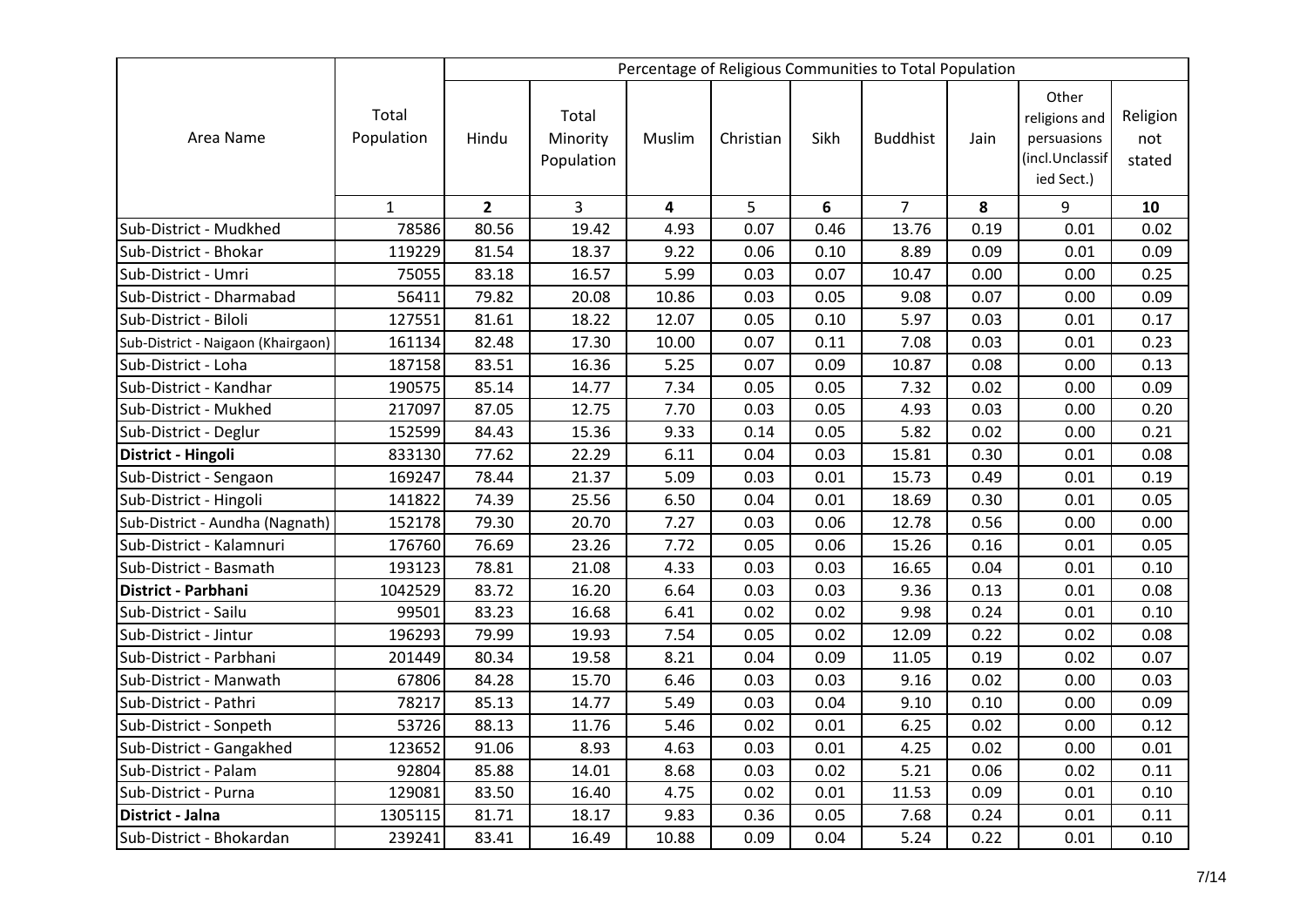|                              |                     |              |                                 |                         |           |      | Percentage of Religious Communities to Total Population |      |                                                                        |                           |
|------------------------------|---------------------|--------------|---------------------------------|-------------------------|-----------|------|---------------------------------------------------------|------|------------------------------------------------------------------------|---------------------------|
| Area Name                    | Total<br>Population | Hindu        | Total<br>Minority<br>Population | Muslim                  | Christian | Sikh | <b>Buddhist</b>                                         | Jain | Other<br>religions and<br>persuasions<br>incl.Unclassif)<br>ied Sect.) | Religion<br>not<br>stated |
|                              | $\mathbf{1}$        | $\mathbf{2}$ | 3                               | $\overline{\mathbf{4}}$ | 5         | 6    | $\overline{7}$                                          | 8    | 9                                                                      | 10                        |
| Sub-District - Jafferabad    | 137345              | 79.18        | 20.76                           | 11.41                   | 0.12      | 0.03 | 9.09                                                    | 0.10 | 0.01                                                                   | 0.06                      |
| Sub-District - Jalna         | 196334              | 77.87        | 21.96                           | 8.47                    | 0.89      | 0.06 | 12.35                                                   | 0.19 | 0.01                                                                   | 0.17                      |
| Sub-District - Badnapur      | 131362              | 79.85        | 19.99                           | 11.72                   | 0.86      | 0.05 | 7.20                                                    | 0.17 | 0.00                                                                   | 0.15                      |
| Sub-District - Ambad         | 181034              | 86.27        | 13.66                           | 8.61                    | 0.45      | 0.05 | 4.06                                                    | 0.50 | 0.00                                                                   | 0.08                      |
| Sub-District - Ghansawangi   | 173082              | 82.83        | 16.99                           | 11.34                   | 0.18      | 0.07 | 5.12                                                    | 0.25 | 0.01                                                                   | 0.18                      |
| Sub-District - Partur        | 116483              | 81.38        | 18.56                           | 9.49                    | 0.09      | 0.05 | 8.61                                                    | 0.28 | 0.04                                                                   | 0.06                      |
| Sub-District - Mantha        | 130234              | 81.44        | 18.47                           | 6.38                    | 0.12      | 0.06 | 11.70                                                   | 0.19 | 0.03                                                                   | 0.09                      |
| <b>District - Aurangabad</b> | 1809863             | 80.22        | 19.69                           | 13.59                   | 0.21      | 0.05 | 5.40                                                    | 0.43 | 0.01                                                                   | 0.09                      |
| Sub-District - Kannad        | 256864              | 83.76        | 16.16                           | 11.53                   | 0.05      | 0.04 | 4.15                                                    | 0.37 | 0.01                                                                   | 0.09                      |
| Sub-District - Soegaon       | 90142               | 78.11        | 21.85                           | 15.84                   | 0.10      | 0.07 | 5.61                                                    | 0.20 | 0.04                                                                   | 0.05                      |
| Sub-District - Sillod        | 247189              | 75.40        | 24.53                           | 19.85                   | 0.08      | 0.03 | 4.36                                                    | 0.19 | 0.01                                                                   | 0.07                      |
| Sub-District - Phulambri     | 131327              | 84.06        | 15.90                           | 10.81                   | 0.06      | 0.05 | 4.67                                                    | 0.33 | 0.00                                                                   | 0.04                      |
| Sub-District - Aurangabad    | 263388              | 77.45        | 22.40                           | 14.19                   | 0.42      | 0.09 | 7.21                                                    | 0.48 | 0.01                                                                   | 0.15                      |
| Sub-District - Khuldabad     | 88706               | 78.41        | 21.49                           | 16.45                   | 0.06      | 0.04 | 4.37                                                    | 0.57 | 0.00                                                                   | 0.10                      |
| Sub-District - Vaijapur      | 222537              | 88.21        | 11.72                           | 6.92                    | 0.10      | 0.03 | 4.20                                                    | 0.46 | 0.01                                                                   | 0.07                      |
| Sub-District - Gangapur      | 256872              | 77.53        | 22.36                           | 12.70                   | 0.44      | 0.07 | 8.51                                                    | 0.63 | 0.01                                                                   | 0.12                      |
| Sub-District - Paithan       | 252838              | 79.36        | 20.60                           | 15.34                   | 0.31      | 0.05 | 4.38                                                    | 0.51 | 0.01                                                                   | 0.05                      |
| <b>District - Nashik</b>     | 3056240             | 96.52        | 3.23                            | 2.04                    | 0.08      | 0.04 | 0.78                                                    | 0.28 | 0.01                                                                   | 0.25                      |
| Sub-District - Surgana       | 138988              | 99.10        | 0.70                            | 0.27                    | 0.24      | 0.02 | 0.05                                                    | 0.01 | 0.11                                                                   | 0.20                      |
| Sub-District - Kalwan        | 165609              | 97.98        | 1.99                            | 1.08                    | 0.22      | 0.02 | 0.54                                                    | 0.13 | 0.00                                                                   | 0.04                      |
| Sub-District - Deola         | 129988              | 98.00        | 1.90                            | 0.99                    | 0.03      | 0.04 | 0.29                                                    | 0.51 | 0.03                                                                   | 0.10                      |
| Sub-District - Baglan        | 278834              | 97.20        | 2.17                            | 1.50                    | 0.03      | 0.03 | 0.43                                                    | 0.17 | 0.01                                                                   | 0.64                      |
| Sub-District - Malegaon      | 333176              | 95.02        | 4.56                            | 3.59                    | 0.03      | 0.06 | 0.56                                                    | 0.32 | 0.00                                                                   | 0.42                      |
| Sub-District - Nandgaon      | 140723              | 96.06        | 3.86                            | 2.28                    | 0.04      | 0.04 | 1.05                                                    | 0.45 | 0.00                                                                   | 0.08                      |
| Sub-District - Chandvad      | 205189              | 95.06        | 4.53                            | 2.69                    | 0.03      | 0.08 | 1.15                                                    | 0.56 | 0.01                                                                   | 0.41                      |
| Sub-District - Dindori       | 264727              | 97.21        | 2.64                            | 1.09                    | 0.04      | 0.05 | 1.06                                                    | 0.40 | 0.01                                                                   | 0.15                      |
| Sub-District - Peint         | 96774               | 97.60        | 0.83                            | 0.58                    | 0.15      | 0.02 | 0.07                                                    | 0.00 | 0.00                                                                   | 1.58                      |
| Sub-District - Trimbakeshwar | 126613              | 98.46        | 1.49                            | 0.80                    | 0.09      | 0.02 | 0.57                                                    | 0.01 | 0.00                                                                   | 0.05                      |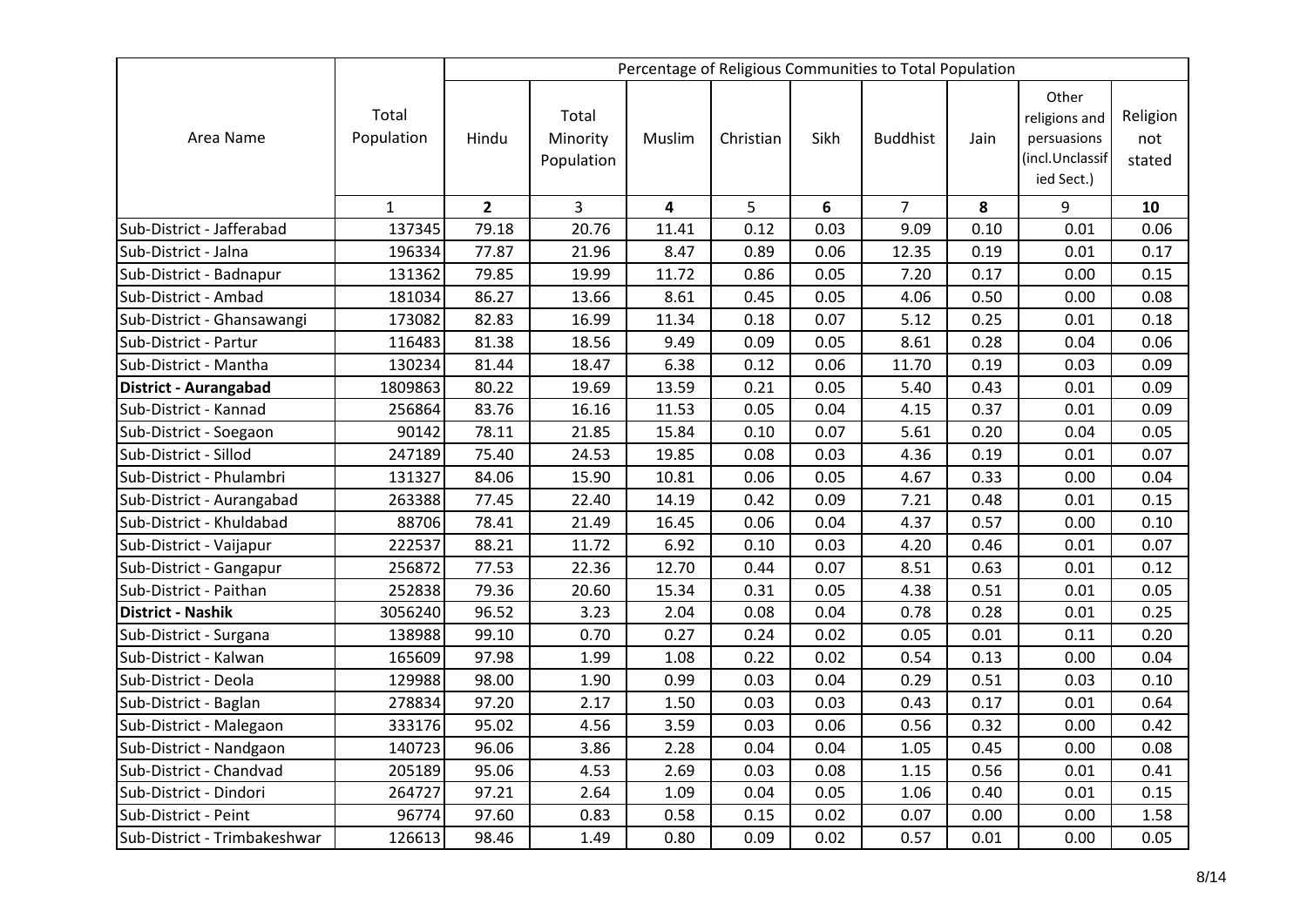|                            |                     |                          |                                 |                         |                          |                          | Percentage of Religious Communities to Total Population |                          |                                                                        |                           |
|----------------------------|---------------------|--------------------------|---------------------------------|-------------------------|--------------------------|--------------------------|---------------------------------------------------------|--------------------------|------------------------------------------------------------------------|---------------------------|
| Area Name                  | Total<br>Population | Hindu                    | Total<br>Minority<br>Population | Muslim                  | Christian                | Sikh                     | <b>Buddhist</b>                                         | Jain                     | Other<br>religions and<br>persuasions<br>(incl.Unclassif<br>ied Sect.) | Religion<br>not<br>stated |
|                            | $\mathbf{1}$        | $\overline{2}$           | 3                               | $\overline{\mathbf{4}}$ | 5                        | 6                        | $\overline{7}$                                          | 8                        | 9                                                                      | 10                        |
| Sub-District - Nashik      | 165041              | 96.89                    | 2.83                            | 1.47                    | 0.17                     | 0.04                     | 1.06                                                    | 0.08                     | 0.01                                                                   | 0.28                      |
| Sub-District - Igatpuri    | 176463              | 97.73                    | 2.20                            | 0.75                    | 0.07                     | 0.03                     | 1.27                                                    | 0.07                     | 0.00                                                                   | 0.07                      |
| Sub-District - Sinnar      | 260445              | 97.32                    | 2.55                            | 1.50                    | 0.06                     | 0.02                     | 0.88                                                    | 0.08                     | 0.00                                                                   | 0.13                      |
| Sub-District - Niphad      | 381356              | 94.40                    | 5.58                            | 3.95                    | 0.09                     | 0.07                     | 0.81                                                    | 0.64                     | 0.02                                                                   | 0.02                      |
| Sub-District - Yevla       | 192314              | 94.82                    | 5.13                            | 3.59                    | 0.05                     | 0.04                     | 1.33                                                    | 0.10                     | 0.01                                                                   | 0.05                      |
| <b>District - Thane</b>    | 2229376             | 92.70                    | 7.25                            | 2.64                    | 2.47                     | 0.06                     | 1.82                                                    | 0.23                     | 0.04                                                                   | 0.04                      |
| Sub-District - Talasari    | 121217              | 96.12                    | 3.79                            | 1.25                    | 2.31                     | 0.03                     | 0.17                                                    | 0.00                     | 0.02                                                                   | 0.09                      |
| Sub-District - Dahanu      | 273991              | 97.14                    | 2.83                            | 1.09                    | 0.81                     | 0.03                     | 0.26                                                    | 0.53                     | 0.11                                                                   | 0.03                      |
| Sub-District - Vikramgad   | 114254              | 99.23                    | 0.68                            | 0.43                    | 0.04                     | 0.01                     | 0.18                                                    | 0.02                     | 0.01                                                                   | 0.09                      |
| Sub-District - Jawhar      | 99741               | 99.35                    | 0.63                            | 0.39                    | 0.01                     | 0.01                     | 0.20                                                    | 0.01                     | 0.01                                                                   | 0.02                      |
| Sub-District - Mokhada     | 67319               | 96.71                    | 3.20                            | 1.87                    | 0.01                     | 0.01                     | 1.29                                                    | 0.02                     | 0.00                                                                   | 0.09                      |
| Sub-District - Vada        | 128467              | 95.98                    | 4.00                            | 2.62                    | 0.09                     | 0.03                     | 1.19                                                    | 0.07                     | 0.00                                                                   | 0.02                      |
| Sub-District - Palghar     | 343934              | 95.37                    | 4.60                            | 3.05                    | 0.27                     | 0.11                     | 0.72                                                    | 0.42                     | 0.02                                                                   | 0.04                      |
| Sub-District - Vasai       | 277262              | 76.84                    | 23.13                           | 4.25                    | 17.04                    | 0.09                     | 1.19                                                    | 0.51                     | 0.05                                                                   | 0.03                      |
| Sub-District - Thane       | $-$                 | $-$                      | $-$                             | $-$                     | $-$                      | $-$                      | --                                                      | $\overline{\phantom{a}}$ |                                                                        |                           |
| Sub-District - Bhiwandi    | 269153              | 91.75                    | 8.21                            | 4.45                    | 0.21                     | 0.09                     | 3.37                                                    | 0.09                     | 0.02                                                                   | 0.03                      |
| Sub-District - Shahapur    | 231741              | 94.59                    | 5.37                            | 2.26                    | 0.16                     | 0.06                     | 2.68                                                    | 0.09                     | 0.13                                                                   | 0.04                      |
| Sub-District - Kalyan      | 83102               | 89.45                    | 10.49                           | 3.75                    | 0.31                     | 0.11                     | 6.26                                                    | 0.02                     | 0.04                                                                   | 0.06                      |
| Sub-District - Ulhasnagar  | $\overline{a}$      |                          | $\overline{a}$                  | $\overline{a}$          | --                       | $\overline{a}$           | $\overline{a}$                                          | $\overline{a}$           |                                                                        |                           |
| Sub-District - Ambarnath   | 64749               | 88.58                    | 11.33                           | 5.54                    | 0.49                     | 0.03                     | 5.16                                                    | 0.08                     | 0.03                                                                   | 0.08                      |
| Sub-District - Murbad      | 154446              | 93.39                    | 6.56                            | 1.77                    | 0.07                     | 0.02                     | 4.65                                                    | 0.04                     | 0.00                                                                   | 0.05                      |
| District - Mumbai Suburban | $-$                 | $\overline{\phantom{a}}$ | $-$                             | $-$                     | $\overline{\phantom{m}}$ | $\qquad \qquad -$        | $\overline{\phantom{a}}$                                | $\overline{\phantom{a}}$ |                                                                        | $--$                      |
| District - Mumbai          |                     | $-$                      | $-$                             | $-$                     | $\overline{\phantom{a}}$ | $\overline{\phantom{a}}$ | $-$                                                     | $\overline{\phantom{a}}$ |                                                                        | $\overline{\phantom{a}}$  |
| District - Raigarh         | 1673094             | 89.37                    | 10.55                           | 5.91                    | 0.25                     | 0.06                     | 4.11                                                    | 0.17                     | 0.04                                                                   | 0.08                      |
| Sub-District - Uran        | 109177              | 95.30                    | 4.66                            | 2.26                    | 0.49                     | 0.16                     | 1.63                                                    | 0.09                     | 0.03                                                                   | 0.03                      |
| Sub-District - Panvel      | 218186              | 92.45                    | 7.45                            | 3.83                    | 0.41                     | 0.13                     | 3.00                                                    | 0.04                     | 0.05                                                                   | 0.10                      |
| Sub-District - Karjat      | 139011              | 91.33                    | 8.62                            | 4.11                    | 0.09                     | 0.03                     | 4.33                                                    | 0.05                     | 0.01                                                                   | 0.05                      |
| Sub-District - Khalapur    | 109407              | 90.02                    | 9.49                            | 3.71                    | 0.35                     | 0.14                     | 5.07                                                    | 0.19                     | 0.02                                                                   | 0.49                      |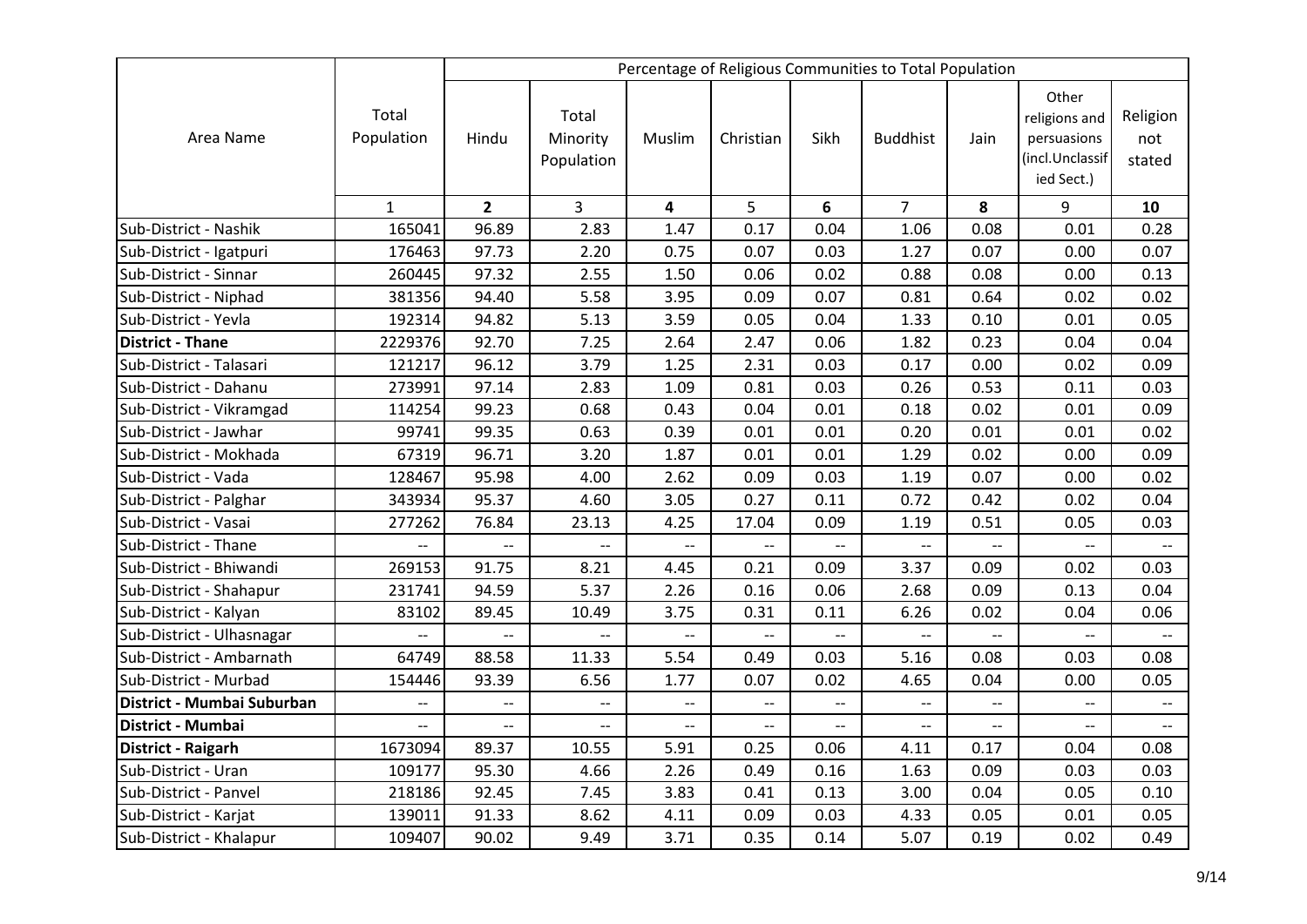|                            |                     |                          |                                 |        |                          |      | Percentage of Religious Communities to Total Population |      |                                                                        |                           |
|----------------------------|---------------------|--------------------------|---------------------------------|--------|--------------------------|------|---------------------------------------------------------|------|------------------------------------------------------------------------|---------------------------|
| Area Name                  | Total<br>Population | Hindu                    | Total<br>Minority<br>Population | Muslim | Christian                | Sikh | <b>Buddhist</b>                                         | Jain | Other<br>religions and<br>persuasions<br>(incl.Unclassif<br>ied Sect.) | Religion<br>not<br>stated |
|                            | $\mathbf{1}$        | $\overline{2}$           | 3                               | 4      | 5                        | 6    | $\overline{7}$                                          | 8    | 9                                                                      | 10                        |
| Sub-District - Pen         | 146480              | 97.38                    | 2.58                            | 0.91   | 0.16                     | 0.06 | 1.39                                                    | 0.06 | 0.00                                                                   | 0.04                      |
| Sub-District - Alibag      | 202165              | 95.28                    | 4.68                            | 2.56   | 0.19                     | 0.06 | 1.23                                                    | 0.58 | 0.06                                                                   | 0.04                      |
| Sub-District - Murud       | 59494               | 78.87                    | 21.06                           | 17.24  | 1.48                     | 0.04 | 1.94                                                    | 0.27 | 0.09                                                                   | 0.06                      |
| Sub-District - Roha        | 127405              | 94.08                    | 5.84                            | 2.09   | 0.27                     | 0.02 | 3.14                                                    | 0.28 | 0.04                                                                   | 0.08                      |
| Sub-District - Sudhagad    | 54680               | 93.20                    | 6.76                            | 0.23   | 0.07                     | 0.02 | 6.01                                                    | 0.24 | 0.19                                                                   | 0.03                      |
| Sub-District - Mangaon     | 138111              | 81.44                    | 18.54                           | 11.43  | 0.09                     | 0.03 | 6.82                                                    | 0.17 | 0.00                                                                   | 0.02                      |
| Sub-District - Tala        | 42869               | 85.32                    | 14.62                           | 4.67   | 0.05                     | 0.02 | 9.85                                                    | 0.03 | 0.00                                                                   | 0.06                      |
| Sub-District - Shrivardhan | 69885               | 74.65                    | 25.33                           | 20.26  | 0.04                     | 0.01 | 4.77                                                    | 0.22 | 0.02                                                                   | 0.02                      |
| Sub-District - Mhasla      | 52247               | 76.73                    | 23.21                           | 15.79  | 0.04                     | 0.00 | 7.33                                                    | 0.02 | 0.02                                                                   | 0.06                      |
| Sub-District - Mahad       | 154973              | 80.89                    | 19.06                           | 10.96  | 0.13                     | 0.03 | 7.85                                                    | 0.05 | 0.04                                                                   | 0.05                      |
| Sub-District - Poladpur    | 49004               | 90.40                    | 9.58                            | 3.27   | 0.08                     | 0.01 | 6.18                                                    | 0.04 | 0.00                                                                   | 0.02                      |
| District - Pune            | 3031718             | 93.98                    | 5.90                            | 2.61   | 0.20                     | 0.04 | 2.65                                                    | 0.38 | 0.03                                                                   | 0.12                      |
| Sub-District - Junnar      | 345065              | 93.39                    | 6.49                            | 3.89   | 0.10                     | 0.03 | 2.05                                                    | 0.38 | 0.04                                                                   | 0.12                      |
| Sub-District - Ambegaon    | 200043              | 96.28                    | 3.67                            | 1.72   | 0.07                     | 0.02 | 1.55                                                    | 0.28 | 0.02                                                                   | 0.05                      |
| Sub-District - Shirur      | 283591              | 95.03                    | 4.91                            | 2.07   | 0.13                     | 0.04 | 2.17                                                    | 0.46 | 0.03                                                                   | 0.06                      |
| Sub-District - Khed        | 286333              | 95.05                    | 4.84                            | 1.27   | 0.12                     | 0.05 | 3.16                                                    | 0.23 | 0.02                                                                   | 0.11                      |
| Sub-District - Mawal       | 177118              | 90.08                    | 9.69                            | 1.57   | 0.30                     | 0.08 | 7.33                                                    | 0.35 | 0.05                                                                   | 0.23                      |
| Sub-District - Mulshi      | 119409              | 92.47                    | 7.39                            | 1.51   | 0.33                     | 0.06 | 5.30                                                    | 0.15 | 0.04                                                                   | 0.15                      |
| Sub-District - Haveli      | 288325              | 92.19                    | 7.53                            | 3.68   | 0.41                     | 0.10 | 2.71                                                    | 0.57 | 0.06                                                                   | 0.27                      |
| Sub-District - Pune City   | --                  | $\overline{\phantom{a}}$ | --                              |        | $\overline{\phantom{a}}$ |      | --                                                      |      |                                                                        |                           |
| Sub-District - Daund       | 299184              | 93.36                    | 6.52                            | 3.39   | 0.65                     | 0.05 | 1.97                                                    | 0.44 | 0.03                                                                   | 0.12                      |
| Sub-District - Purandhar   | 174604              | 97.11                    | 2.84                            | 1.23   | 0.05                     | 0.02 | 1.44                                                    | 0.10 | 0.00                                                                   | 0.05                      |
| Sub-District - Velhe       | 55874               | 94.56                    | 5.37                            | 0.63   | 0.03                     | 0.05 | 4.57                                                    | 0.09 | 0.01                                                                   | 0.07                      |
| Sub-District - Bhor        | 153833              | 93.43                    | 6.38                            | 1.12   | 0.10                     | 0.04 | 5.03                                                    | 0.07 | 0.02                                                                   | 0.18                      |
| Sub-District - Baramati    | 321518              | 94.96                    | 4.97                            | 3.28   | 0.08                     | 0.03 | 1.19                                                    | 0.36 | 0.02                                                                   | 0.07                      |
| Sub-District - Indapur     | 326821              | 93.66                    | 6.27                            | 3.83   | 0.05                     | 0.03 | 1.60                                                    | 0.75 | 0.01                                                                   | 0.07                      |
| District - Ahmadnagar      | 3236945             | 93.71                    | 6.17                            | 4.60   | 0.30                     | 0.05 | 0.78                                                    | 0.42 | 0.02                                                                   | 0.12                      |
| Sub-District - Akola       | 266638              | 95.26                    | 4.64                            | 2.20   | 0.08                     | 0.04 | 2.10                                                    | 0.19 | 0.02                                                                   | 0.11                      |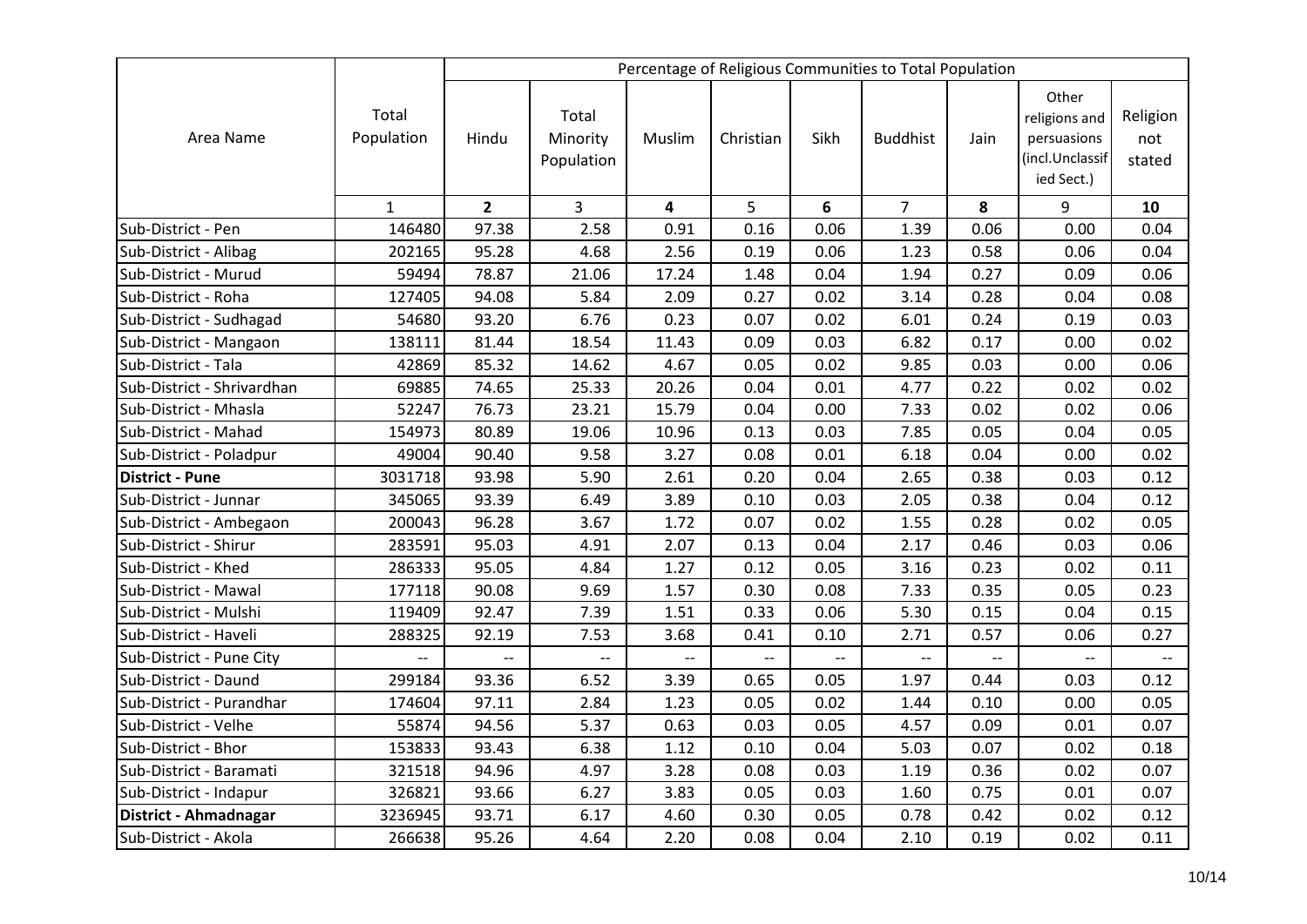|                               |                     |                |                                 |        |           |      | Percentage of Religious Communities to Total Population |      |                                                                        |                           |
|-------------------------------|---------------------|----------------|---------------------------------|--------|-----------|------|---------------------------------------------------------|------|------------------------------------------------------------------------|---------------------------|
| Area Name                     | Total<br>Population | Hindu          | Total<br>Minority<br>Population | Muslim | Christian | Sikh | <b>Buddhist</b>                                         | Jain | Other<br>religions and<br>persuasions<br>(incl.Unclassif<br>ied Sect.) | Religion<br>not<br>stated |
|                               | $\mathbf{1}$        | $\overline{2}$ | 3                               | 4      | 5         | 6    | $\overline{7}$                                          | 8    | 9                                                                      | 10                        |
| Sub-District - Sangamner      | 360114              | 95.43          | 4.42                            | 3.69   | 0.11      | 0.04 | 0.45                                                    | 0.13 | 0.01                                                                   | 0.14                      |
| Sub-District - Kopargaon      | 206340              | 93.26          | 6.67                            | 4.34   | 0.15      | 0.08 | 1.86                                                    | 0.21 | 0.03                                                                   | 0.07                      |
| Sub-District - Rahta          | 243076              | 90.74          | 9.13                            | 6.84   | 0.64      | 0.11 | 0.80                                                    | 0.71 | 0.02                                                                   | 0.12                      |
| Sub-District - Shrirampur     | 167697              | 90.43          | 9.34                            | 7.09   | 0.74      | 0.07 | 0.97                                                    | 0.45 | 0.03                                                                   | 0.22                      |
| Sub-District - Nevasa         | 326698              | 92.39          | 7.51                            | 5.41   | 0.72      | 0.07 | 0.54                                                    | 0.78 | 0.00                                                                   | 0.10                      |
| Sub-District - Shevgaon       | 203676              | 91.21          | 8.68                            | 7.43   | 0.31      | 0.06 | 0.37                                                    | 0.48 | 0.03                                                                   | 0.11                      |
| Sub-District - Pathardi       | 192045              | 94.00          | 5.93                            | 5.01   | 0.25      | 0.02 | 0.14                                                    | 0.51 | 0.00                                                                   | 0.08                      |
| Sub-District - Nagar          | 230733              | 94.42          | 5.44                            | 4.34   | 0.36      | 0.07 | 0.39                                                    | 0.24 | 0.03                                                                   | 0.15                      |
| Sub-District - Rahuri         | 230108              | 92.96          | 6.92                            | 5.44   | 0.48      | 0.03 | 0.63                                                    | 0.32 | 0.02                                                                   | 0.12                      |
| Sub-District - Parner         | 246552              | 95.16          | 4.72                            | 2.83   | 0.10      | 0.04 | 1.28                                                    | 0.47 | 0.00                                                                   | 0.11                      |
| Sub-District - Shrigonda      | 251032              | 95.62          | 4.15                            | 2.98   | 0.11      | 0.04 | 0.59                                                    | 0.43 | 0.01                                                                   | 0.23                      |
| Sub-District - Karjat         | 205674              | 95.42          | 4.49                            | 3.51   | 0.05      | 0.04 | 0.20                                                    | 0.67 | 0.01                                                                   | 0.10                      |
| Sub-District - Jamkhed        | 106562              | 93.93          | 6.01                            | 5.26   | 0.02      | 0.03 | 0.28                                                    | 0.41 | 0.01                                                                   | 0.06                      |
| <b>District - Bid</b>         | 1774180             | 89.46          | 10.49                           | 7.83   | 0.04      | 0.03 | 2.36                                                    | 0.24 | 0.01                                                                   | 0.05                      |
| Sub-District - Ashti          | 206666              | 92.18          | 7.81                            | 5.86   | 0.02      | 0.03 | 1.08                                                    | 0.81 | 0.00                                                                   | 0.01                      |
| Sub-District - Patoda         | 95738               | 92.89          | 7.06                            | 5.82   | 0.03      | 0.06 | 0.85                                                    | 0.31 | 0.00                                                                   | 0.05                      |
| Sub-District - Shirur (Kasar) | 103698              | 94.06          | 5.94                            | 5.00   | 0.02      | 0.01 | 0.62                                                    | 0.28 | 0.01                                                                   | 0.00                      |
| Sub-District - Georai         | 234048              | 88.98          | 10.97                           | 8.64   | 0.03      | 0.02 | 1.99                                                    | 0.29 | 0.00                                                                   | 0.04                      |
| Sub-District - Manjlegaon     | 170968              | 83.98          | 15.98                           | 10.88  | 0.05      | 0.03 | 4.90                                                    | 0.13 | 0.00                                                                   | 0.04                      |
| Sub-District - Wadwani        | 124829              | 89.45          | 10.39                           | 6.08   | 0.04      | 0.03 | 4.17                                                    | 0.08 | 0.00                                                                   | 0.16                      |
| Sub-District - Bid            | 255086              | 87.98          | 11.99                           | 9.14   | 0.07      | 0.04 | 2.59                                                    | 0.13 | 0.02                                                                   | 0.03                      |
| Sub-District - Kaij           | 226612              | 90.45          | 9.48                            | 6.64   | 0.03      | 0.03 | 2.55                                                    | 0.20 | 0.02                                                                   | 0.08                      |
| Sub-District - Dharur         | 43893               | 95.60          | 4.36                            | 3.22   | 0.01      | 0.01 | 1.12                                                    | 0.00 | 0.00                                                                   | 0.04                      |
| Sub-District - Parli          | 146450              | 89.05          | 10.86                           | 7.79   | 0.04      | 0.02 | 2.95                                                    | 0.06 | 0.00                                                                   | 0.09                      |
| Sub-District - Ambejogai      | 166192              | 87.17          | 12.78                           | 11.05  | 0.03      | 0.02 | 1.60                                                    | 0.07 | 0.00                                                                   | 0.05                      |
| District - Latur              | 1590024             | 86.59          | 13.29                           | 10.26  | 0.04      | 0.06 | 2.73                                                    | 0.18 | 0.01                                                                   | 0.12                      |
| Sub-District - Latur          | 242429              | 87.67          | 12.20                           | 8.21   | 0.05      | 0.06 | 3.43                                                    | 0.44 | 0.00                                                                   | 0.13                      |
| Sub-District - Renapur        | 122192              | 87.68          | 12.22                           | 9.08   | 0.05      | 0.07 | 2.86                                                    | 0.15 | 0.00                                                                   | 0.10                      |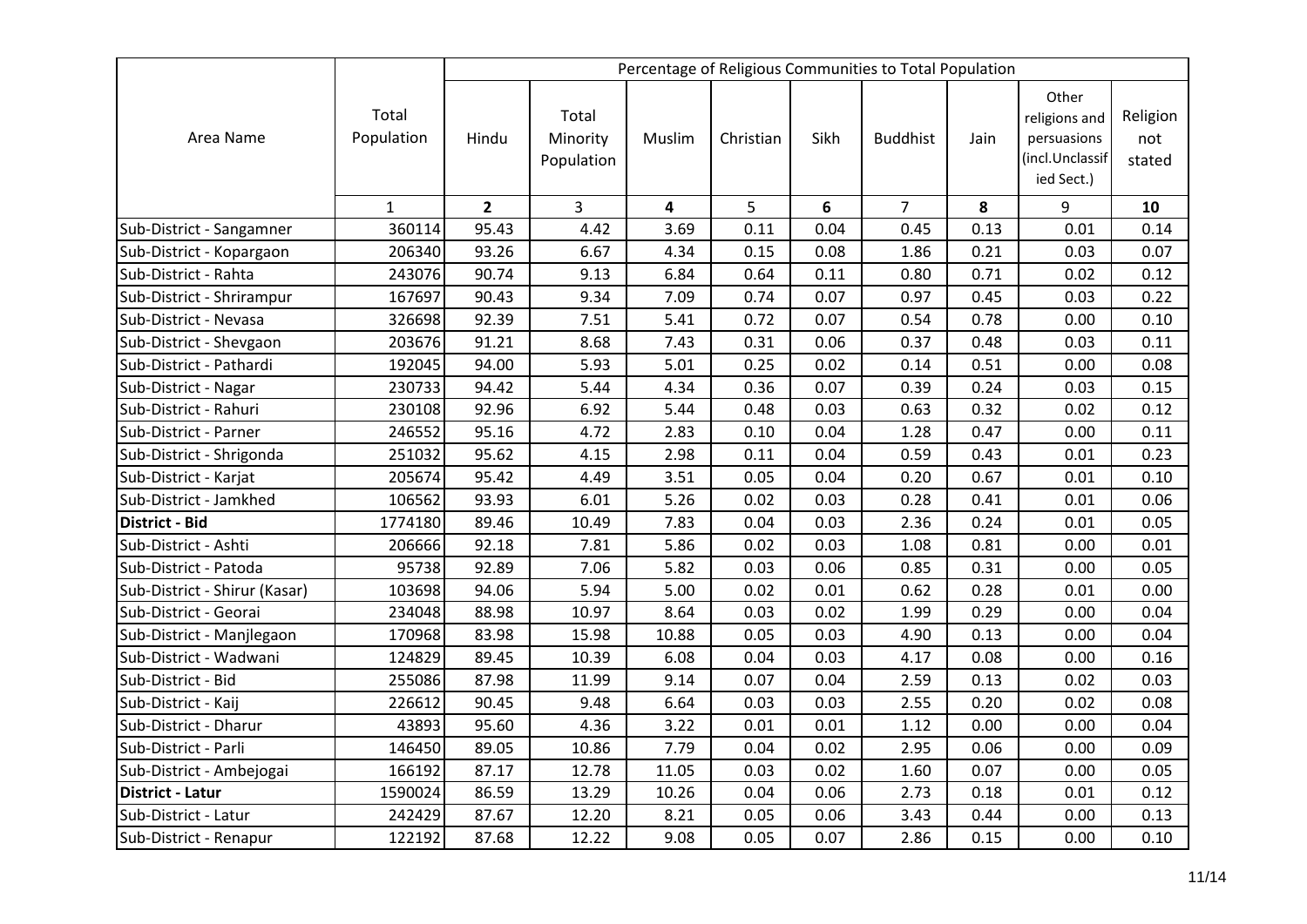|                                |                     |                |                                 |        |           |      | Percentage of Religious Communities to Total Population |      |                                                                        |                           |
|--------------------------------|---------------------|----------------|---------------------------------|--------|-----------|------|---------------------------------------------------------|------|------------------------------------------------------------------------|---------------------------|
| Area Name                      | Total<br>Population | Hindu          | Total<br>Minority<br>Population | Muslim | Christian | Sikh | <b>Buddhist</b>                                         | Jain | Other<br>religions and<br>persuasions<br>(incl.Unclassif<br>ied Sect.) | Religion<br>not<br>stated |
|                                | $\mathbf{1}$        | $\overline{2}$ | 3                               | 4      | 5         | 6    | $\overline{7}$                                          | 8    | 9                                                                      | 10                        |
| Sub-District - Ahmadpur        | 163248              | 85.48          | 14.47                           | 11.04  | 0.03      | 0.04 | 3.33                                                    | 0.03 | 0.00                                                                   | 0.05                      |
| Sub-District - Jalkot          | 69198               | 85.44          | 14.44                           | 10.94  | 0.01      | 0.03 | 3.43                                                    | 0.01 | 0.02                                                                   | 0.12                      |
| Sub-District - Chakur          | 157135              | 84.79          | 15.13                           | 13.03  | 0.04      | 0.07 | 1.92                                                    | 0.08 | 0.00                                                                   | 0.08                      |
| Sub-District - Shirur-Anantpal | 74081               | 87.21          | 12.74                           | 9.38   | 0.03      | 0.05 | 2.93                                                    | 0.34 | 0.00                                                                   | 0.04                      |
| Sub-District - Ausa            | 249364              | 87.34          | 12.43                           | 10.64  | 0.05      | 0.08 | 1.49                                                    | 0.15 | 0.03                                                                   | 0.23                      |
| Sub-District - Nilanga         | 254427              | 86.05          | 13.82                           | 10.56  | 0.03      | 0.04 | 2.95                                                    | 0.19 | 0.03                                                                   | 0.13                      |
| Sub-District - Deoni           | 88362               | 86.91          | 13.01                           | 11.22  | 0.03      | 0.06 | 1.69                                                    | 0.02 | 0.00                                                                   | 0.08                      |
| Sub-District - Udgir           | 169588              | 86.79          | 13.13                           | 9.35   | 0.06      | 0.06 | 3.49                                                    | 0.15 | 0.02                                                                   | 0.08                      |
| <b>District - Osmanabad</b>    | 1253330             | 90.36          | 9.49                            | 7.69   | 0.04      | 0.06 | 1.47                                                    | 0.23 | 0.02                                                                   | 0.15                      |
| Sub-District - Paranda         | 108146              | 94.25          | 5.69                            | 4.44   | 0.03      | 0.02 | 0.75                                                    | 0.45 | 0.00                                                                   | 0.06                      |
| Sub-District - Bhum            | 99385               | 93.01          | 6.94                            | 5.17   | 0.07      | 0.04 | 1.32                                                    | 0.32 | 0.01                                                                   | 0.05                      |
| Sub-District - Washi           | 95434               | 92.97          | 6.86                            | 5.19   | 0.03      | 0.08 | 1.37                                                    | 0.18 | 0.01                                                                   | 0.17                      |
| Sub-District - Kalamb          | 165215              | 90.98          | 8.93                            | 6.36   | 0.04      | 0.06 | 2.06                                                    | 0.37 | 0.03                                                                   | 0.09                      |
| Sub-District - Osmanabad       | 278609              | 89.06          | 10.77                           | 8.77   | 0.03      | 0.06 | 1.73                                                    | 0.16 | 0.01                                                                   | 0.17                      |
| Sub-District - Tuljapur        | 202454              | 89.38          | 10.32                           | 8.41   | 0.04      | 0.05 | 1.63                                                    | 0.17 | 0.01                                                                   | 0.31                      |
| Sub-District - Lohara          | 110163              | 90.25          | 9.63                            | 9.01   | 0.02      | 0.05 | 0.41                                                    | 0.12 | 0.01                                                                   | 0.12                      |
| Sub-District - Umarga          | 193924              | 87.95          | 11.91                           | 10.10  | 0.04      | 0.07 | 1.53                                                    | 0.14 | 0.04                                                                   | 0.14                      |
| District - Solapur             | 2624259             | 92.81          | 7.08                            | 5.98   | 0.05      | 0.06 | 0.52                                                    | 0.46 | 0.01                                                                   | 0.11                      |
| Sub-District - Karmala         | 211388              | 95.50          | 4.37                            | 3.68   | 0.04      | 0.03 | 0.19                                                    | 0.40 | 0.03                                                                   | 0.13                      |
| Sub-District - Madha           | 269834              | 94.86          | 5.04                            | 3.62   | 0.07      | 0.05 | 0.47                                                    | 0.83 | 0.01                                                                   | 0.10                      |
| Sub-District - Barshi          | 236046              | 92.83          | 7.04                            | 5.72   | 0.07      | 0.07 | 0.71                                                    | 0.43 | 0.02                                                                   | 0.13                      |
| Sub-District - Solapur North   | 88325               | 92.12          | 7.84                            | 7.25   | 0.05      | 0.06 | 0.42                                                    | 0.06 | 0.00                                                                   | 0.04                      |
| Sub-District - Mohol           | 252526              | 92.93          | 6.98                            | 5.81   | 0.03      | 0.07 | 0.75                                                    | 0.30 | 0.01                                                                   | 0.09                      |
| Sub-District - Pandharpur      | 311328              | 94.55          | 5.35                            | 4.27   | 0.04      | 0.04 | 0.43                                                    | 0.56 | 0.01                                                                   | 0.10                      |
| Sub-District - Malshiras       | 422600              | 92.83          | 7.11                            | 5.21   | 0.05      | 0.07 | 0.77                                                    | 1.00 | 0.01                                                                   | 0.05                      |
| Sub-District - Sangole         | 243961              | 96.19          | 3.69                            | 2.89   | 0.03      | 0.07 | 0.60                                                    | 0.09 | 0.00                                                                   | 0.12                      |
| Sub-District - Mangalvedhe     | 149555              | 95.37          | 4.60                            | 4.26   | 0.03      | 0.05 | 0.18                                                    | 0.07 | 0.00                                                                   | 0.03                      |
| Sub-District - Solapur South   | 210774              | 86.28          | 13.44                           | 12.58  | 0.08      | 0.06 | 0.45                                                    | 0.23 | 0.03                                                                   | 0.28                      |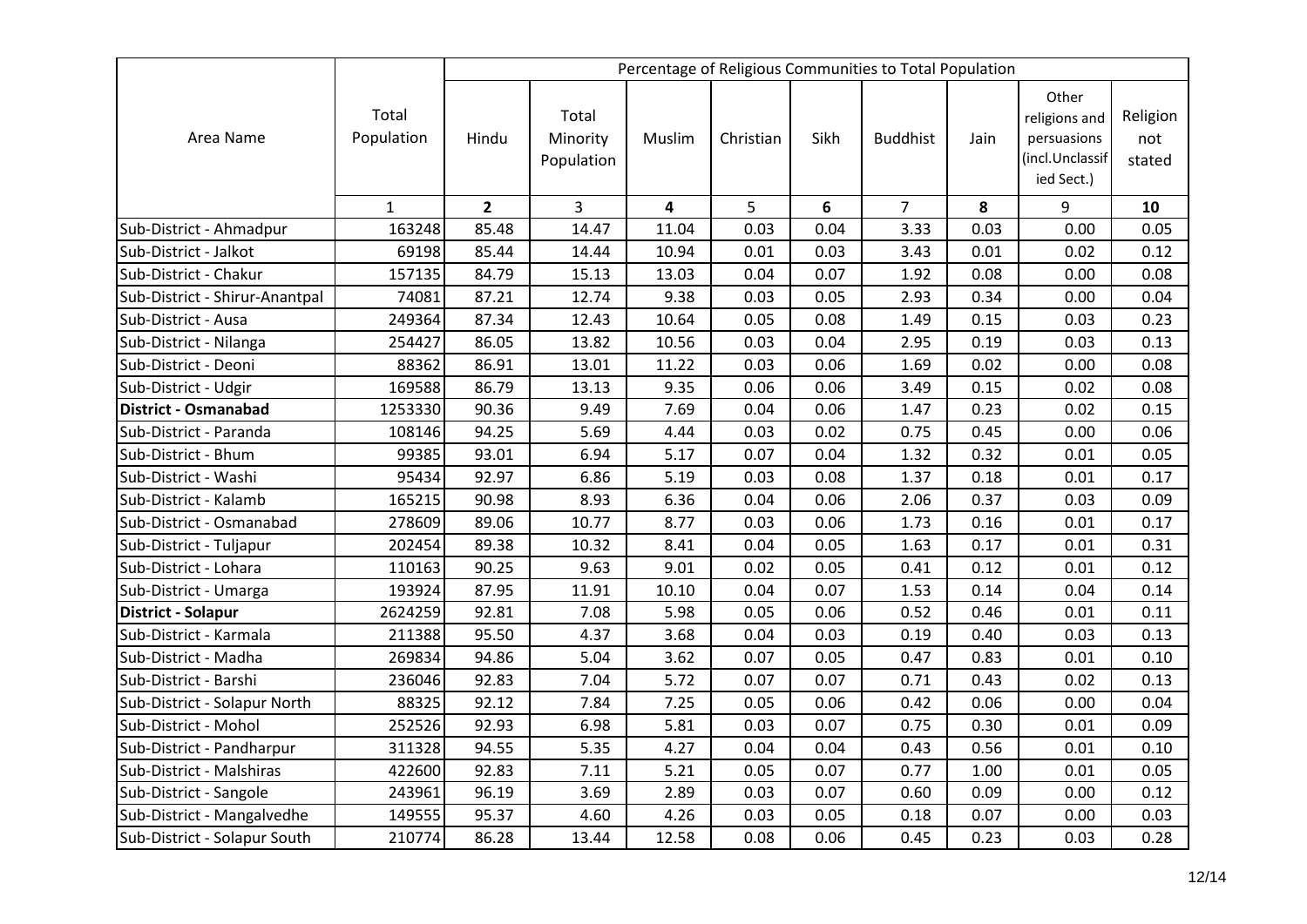|                              |                     | Percentage of Religious Communities to Total Population |                                 |                         |           |      |                 |      |                                                                        |                           |
|------------------------------|---------------------|---------------------------------------------------------|---------------------------------|-------------------------|-----------|------|-----------------|------|------------------------------------------------------------------------|---------------------------|
| Area Name                    | Total<br>Population | Hindu                                                   | Total<br>Minority<br>Population | Muslim                  | Christian | Sikh | <b>Buddhist</b> | Jain | Other<br>religions and<br>persuasions<br>(incl.Unclassif<br>ied Sect.) | Religion<br>not<br>stated |
|                              | $\mathbf{1}$        | $\overline{2}$                                          | 3                               | $\overline{\mathbf{4}}$ | 5         | 6    | $\overline{7}$  | 8    | 9                                                                      | 10                        |
| Sub-District - Akkalkot      | 227922              | 86.33                                                   | 13.54                           | 12.92                   | 0.05      | 0.04 | 0.34            | 0.18 | 0.01                                                                   | 0.13                      |
| <b>District - Satara</b>     | 2410873             | 91.85                                                   | 8.05                            | 3.22                    | 0.08      | 0.03 | 4.49            | 0.20 | 0.03                                                                   | 0.11                      |
| Sub-District - Mahabaleshwar | 28529               | 84.25                                                   | 15.68                           | 8.27                    | 0.24      | 0.03 | 7.00            | 0.07 | 0.07                                                                   | 0.07                      |
| Sub-District - Wai           | 158226              | 91.78                                                   | 8.11                            | 2.07                    | 0.07      | 0.03 | 5.88            | 0.03 | 0.03                                                                   | 0.11                      |
| Sub-District - Khandala      | 107983              | 91.97                                                   | 7.97                            | 3.62                    | 0.06      | 0.02 | 3.79            | 0.46 | 0.02                                                                   | 0.06                      |
| Sub-District - Phaltan       | 262827              | 94.33                                                   | 5.63                            | 2.27                    | 0.03      | 0.03 | 3.04            | 0.25 | 0.01                                                                   | 0.03                      |
| Sub-District - Man           | 179098              | 95.60                                                   | 4.34                            | 1.87                    | 0.02      | 0.02 | 2.32            | 0.12 | 0.00                                                                   | 0.05                      |
| Sub-District - Khatav        | 260951              | 93.09                                                   | 6.72                            | 3.39                    | 0.03      | 0.02 | 2.99            | 0.25 | 0.03                                                                   | 0.20                      |
| Sub-District - Koregaon      | 236574              | 90.46                                                   | 9.42                            | 3.44                    | 0.10      | 0.03 | 5.35            | 0.45 | 0.05                                                                   | 0.12                      |
| Sub-District - Satara        | 282267              | 92.31                                                   | 7.58                            | 2.93                    | 0.09      | 0.03 | 4.43            | 0.07 | 0.02                                                                   | 0.11                      |
| Sub-District - Jaoli         | 124600              | 93.27                                                   | 6.54                            | 0.93                    | 0.03      | 0.06 | 5.45            | 0.01 | 0.05                                                                   | 0.19                      |
| Sub-District - Patan         | 286497              | 92.79                                                   | 7.10                            | 1.38                    | 0.15      | 0.03 | 5.47            | 0.06 | 0.01                                                                   | 0.11                      |
| Sub-District - Karad         | 483321              | 88.35                                                   | 11.55                           | 5.87                    | 0.12      | 0.04 | 5.22            | 0.26 | 0.04                                                                   | 0.10                      |
| District - Ratnagiri         | 1504568             | 83.22                                                   | 16.71                           | 8.78                    | 0.13      | 0.04 | 7.57            | 0.18 | 0.01                                                                   | 0.06                      |
| Sub-District - Mandangad     | 70593               | 75.33                                                   | 24.66                           | 15.02                   | 0.05      | 0.01 | 9.54            | 0.04 | 0.00                                                                   | 0.01                      |
| Sub-District - Dapoli        | 177567              | 80.61                                                   | 19.32                           | 12.86                   | 0.13      | 0.02 | 6.17            | 0.15 | 0.00                                                                   | 0.07                      |
| Sub-District - Khed          | 180702              | 80.82                                                   | 19.12                           | 10.43                   | 0.15      | 0.03 | 8.45            | 0.05 | 0.01                                                                   | 0.06                      |
| Sub-District - Chiplun       | 224150              | 85.06                                                   | 14.90                           | 5.68                    | 0.10      | 0.01 | 8.85            | 0.26 | 0.01                                                                   | 0.04                      |
| Sub-District - Guhagar       | 139052              | 86.37                                                   | 13.56                           | 6.66                    | 0.36      | 0.26 | 6.20            | 0.04 | 0.04                                                                   | 0.06                      |
| Sub-District - Ratnagiri     | 222641              | 80.86                                                   | 19.07                           | 11.67                   | 0.17      | 0.03 | 7.06            | 0.12 | 0.01                                                                   | 0.06                      |
| Sub-District - Sangameshwar  | 214819              | 83.16                                                   | 16.70                           | 6.77                    | 0.08      | 0.02 | 9.34            | 0.49 | 0.00                                                                   | 0.14                      |
| Sub-District - Lanja         | 100877              | 86.78                                                   | 13.18                           | 3.87                    | 0.08      | 0.01 | 9.11            | 0.10 | 0.00                                                                   | 0.04                      |
| Sub-District - Rajapur       | 174167              | 87.74                                                   | 12.25                           | 7.71                    | 0.06      | 0.01 | 4.28            | 0.19 | 0.00                                                                   | 0.01                      |
| <b>District - Sindhudurg</b> | 786506              | 93.09                                                   | 6.85                            | 2.23                    | 1.56      | 0.03 | 2.88            | 0.14 | 0.01                                                                   | 0.07                      |
| Sub-District - Devgad        | 125288              | 91.02                                                   | 8.94                            | 3.63                    | 0.12      | 0.02 | 5.06            | 0.10 | 0.01                                                                   | 0.05                      |
| Sub-District - Vaibhavvadi   | 48350               | 88.42                                                   | 11.57                           | 5.15                    | 0.05      | 0.01 | 6.23            | 0.12 | 0.00                                                                   | 0.01                      |
| Sub-District - Kankavli      | 123542              | 88.36                                                   | 11.52                           | 3.57                    | 1.68      | 0.04 | 5.61            | 0.61 | 0.00                                                                   | 0.12                      |
| Sub-District - Malwan        | 98002               | 94.34                                                   | 5.54                            | 0.91                    | 1.35      | 0.03 | 3.22            | 0.02 | 0.00                                                                   | 0.12                      |